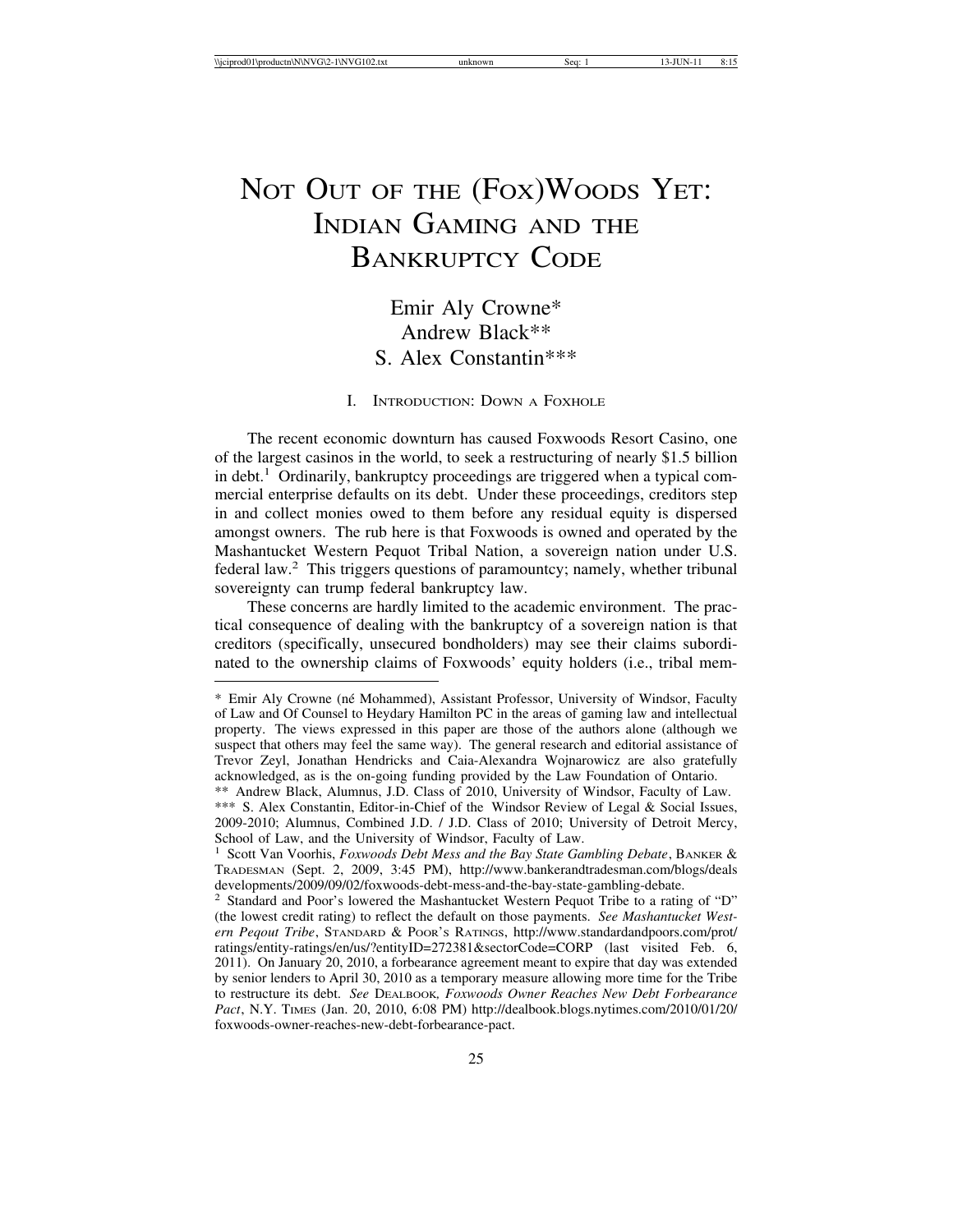bers). This would have significant implications for investors, creditors, the native gaming industry and the Mashantucket Tribe itself. Although these parties are currently in the process of negotiation and may very well reach an agreeable solution without litigation, important legal and policy questions arise from this situation.

In this article, we argue that where a tribal corporate entity voluntarily enters into a business contract with non-tribal investors, it must be made subject both to U.S. bankruptcy law and creditors' rights, as well as to the terms of the agreements it undertakes. Being a commercial participant entails being commercially responsible. It means paying liabilities where and as they become due, in accordance with law and the principles of equity. Three arguments are made in support of this.<sup>3</sup>

First, we draw a distinction between a tribe itself acting in a sovereign capacity and a tribal entity acting in a *commercial* capacity. The issue giving rise to this suit concerns the latter scenario. The loan agreement is between Foxwoods, a tribal casino acting in a commercial capacity, and its creditors, the non-tribal investing public. Second, the Bankruptcy Code ("the Code")<sup>4</sup> is a statute of general applicability, sufficient to constitute congressional abrogation of governmental unit immunity. Third, there are sound policy reasons for abrogating Foxwoods' immunity as a corporate-commercial entity.

#### II. TRIBAL NATION RECOGNITION

The common law concept of tribal sovereign immunity is several centuries old and has gone through stages of narrow and broad construction.5 Upon European colonial contact with Indian settlements, natural law and European legal theory deemed that the settlements were to be regarded as "nations."6 Via national recognition, Europeans could enter into treaties—by their nature limited to sovereigns—and acquire land.7 King George III's Royal Proclamation of 1763 reinforced the idea of tribes being sovereign entities and saw them as

<sup>&</sup>lt;sup>3</sup> We have assumed that the contractual agreement between Foxwoods and its creditors is sufficiently "standard" (*i.e.*, creditors are to be repaid interest plus principal at maturity, creditors have distribution priority over equity holders on insolvency, etc.), as we are not privy to that arrangement (for obvious reasons).

<sup>4</sup> *See generally* 11 U.S.C.A. § 101 (West 2010) *amended by* the Bankruptcy Technical Corrections Act of 2010, H.R. 6198, 111th Cong., § 2(a)(1), Pub. L. No. 111-327, 124 Stat. 3557, 3557 (2010)).

<sup>5</sup> *See generally* Sarah Krakoff, *Undoing Indian Law One Case at a Time: Judicial Minimalism and Tribal Sovereignty*, 50 AM. U. L. REV. 1177 (2001).

<sup>6</sup> R. Spencer Clift, III, *The Historical Development of American Indian Tribes; Their Recent Dramatic Commercial Advancement; and a Discussion of the Eligibility of Indian Tribes under the Bankruptcy Code and Related Matters*, 27 AM. INDIAN L. REV. 177, 183 (2002- 2003) (*citing* Dan Gunter, *The Technology of Tribalism: The Lehmi Indians, Federal Recognition, and the Creation of Tribal Identity*, 35 IDAHO L. REV. 85, 93 (1998)).

<sup>7</sup> *Id*. (citing FELIX COHEN'S HANDBOOK OF FEDERAL INDIAN LAW 52 (Rennard Strickland et al. eds., 1982)).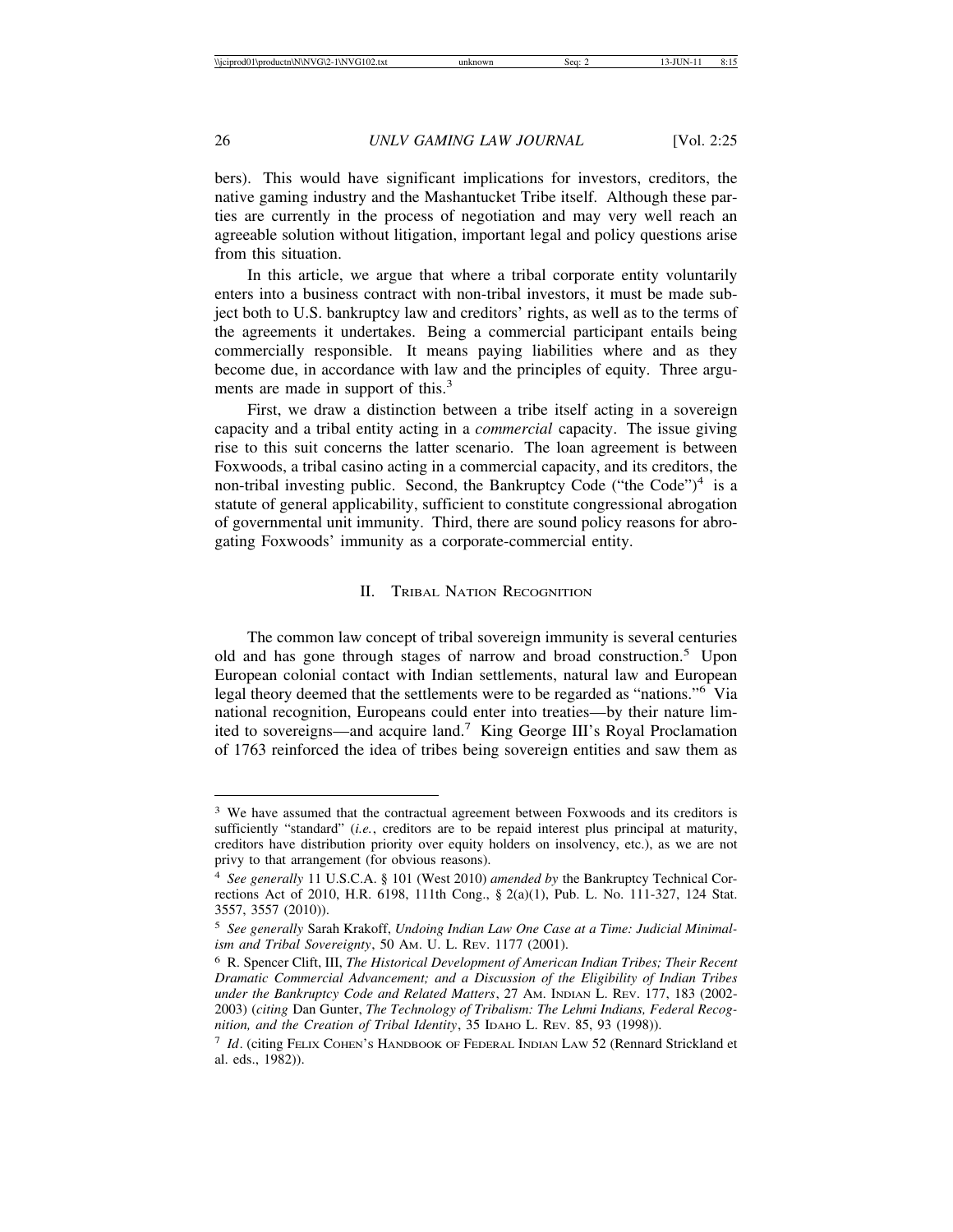protectorates of the Crown.8 Recognition of this "nation" status has continued to the present day.

In the United States, the Constitution allows Congress to regulate every economic and commercial aspect of relationships with Indian tribes via the Commerce Clause.<sup>9</sup> However, the application of the Commerce Clause is subject to Constitutional limitations and legislative branch review; this limitation recognizes the fact that Indian tribes have authority to enter into international agreements among sovereigns.10 As a consequence, it is the executive branch of the U.S. government that deals primarily with Indian affairs.

The Marshall Trilogy of cases delineated tribes' legal and political stand $ing<sup>11</sup>$  Within the Trilogy, the Supreme Court declared that tribes lacked the legal authority to transfer or alienate their lands or to enter into treaties with sovereigns other than the United States.<sup>12</sup> However, the Court held that tribes possessed the right to self-government, subject to Federal congressional control, but free from individual state interference.<sup>13</sup> Short of being complete sovereigns, tribes were reduced to independent peoples with the right of selfgovernment, as wards under the United States.<sup>14</sup>

To this day, tribal recognition by the federal government bestows "the protection, services, and benefits of the Federal government available to Indian tribes by virtue of their status as tribes . . . [and] the immunities and privileges available to other federally acknowledged Indian tribes by virtue of their government-to-government relationship with the United States as well as the responsibilities, powers, limitations and obligations of such tribes."15 This pledge seeks to protect the sovereign character of Indian tribes. Sovereignty is "the absolute power of a nation to determine its own course of action with respect to other nations,"16 and to be governed by one's own laws.17 A tribe's authority to adopt and enforce its own laws stems from this inherent sovereignty,18 and it is this status as a sovereign that gives the tribe the benefit of immunity from suit under the Eleventh Amendment.<sup>19</sup> Tribal sovereign immunity in particular is a federal common law doctrine stemming from the 1919

<sup>8</sup> *Id*. (citing *Appeal from the Supreme Court of the United States to the Supreme Court of the American Indian Nations:* The Cherokee Nation of Indians, et al. v. Georgia, 8 KANS.

J.L. & Pub. Pol'y 159, 163 (1999)).<br><sup>9</sup> U.S. Const. art. I, § 2, cl. 3 (Indians not taxed); U.S. Const. art. I, § 8, cl. 3 (Indian Commerce Clause); U.S. Const. amend. XIV, § 2 (Indians not taxed).

<sup>&</sup>lt;sup>10</sup> U.S. CONST. art. II, § 2, cl. 2 (denoting the treaty power possessed by the President with the advice and consent of the Senate).

<sup>11</sup> Johnson v. M'Intosh, 21 U.S. (8 Wheat.) 543 (1823); Cherokee Nation v. Georgia, 30 U.S. (5 Pet.) 1 (1831); Worcester v. Georgia, 31 U.S. (6 Pet.) 515 (1832).

<sup>12</sup> Milner S. Ball, *John Marshall and Indian Nations in the Beginning and Now*, 33 J. MAR-SHALL L. REV. 1183, 1188 (2000).<br><sup>13</sup> *Id.* at 1186-87.<br><sup>14</sup> *Id.* at 1188, 1193.<br><sup>15</sup> 25 C.F.R. § 83.2 (1994).<br><sup>16</sup> Vine Deloria, Jr., *Self Determination and the Concept of Sovereignty*, *in* NATIVE AMERI-

CAN SOVEREIGNTY 118, 118 (John R. Wunder ed. 1999). <sup>17</sup> Patrice H. Kunesh, *Tribal Sovereignty in the 21st Century: Governing Economic Activities in Indian Country*, 2 Ann.2001 ATLA-CLE 1861 (2001) (citations omitted).<br><sup>18</sup> *Id*. <sup>19</sup> U.S. Const. amend. XI.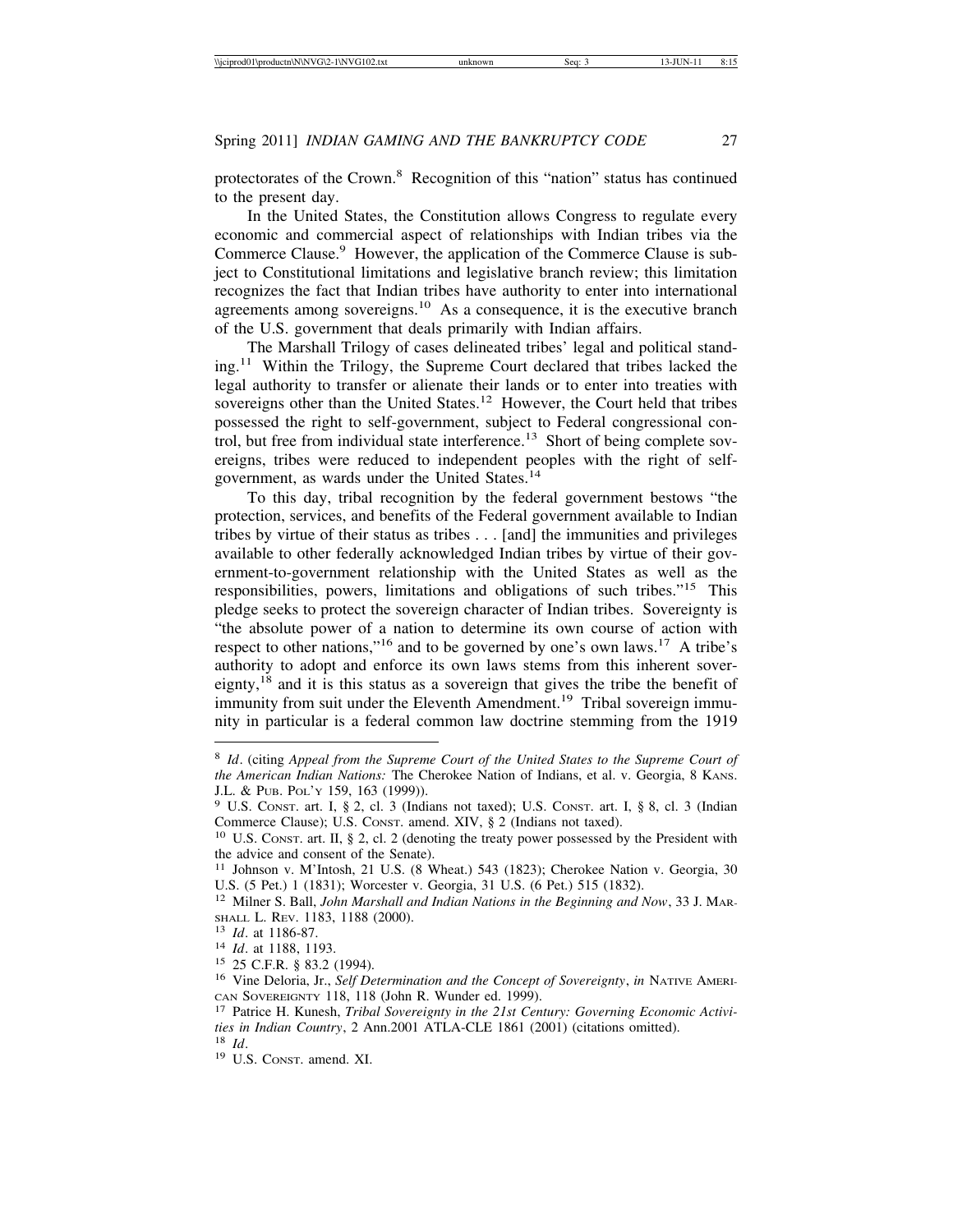Supreme Court decision of *Turner v. United States*, 20 which defined the basic framework of the doctrine.<sup>21</sup> Although this framework has several key characteristics, for our purposes, the most salient aspects are that tribal sovereign immunity can be waived by the affected tribe or abrogated by Congress.

Since *Turner*, the Supreme Court has issued five leading decisions outlining the doctrine's scope and continued applicability.22 Twenty years after *Turner*, the Supreme Court held that "Indian Nations are exempt from suit without Congressional authorization."23 This rule is reiterated in *Puyallap Tribe v. Department of Game*, 24 where the Court found that the state had no jurisdiction absent the tribe's consent to suit or congressional "waiver" of immunity.<sup>25</sup> In Santa Clara Pueblo v. Martinez,<sup>26</sup> the Court held that "in the absence of an 'unequivocal expression' of contrary intent," Congress had not intended to subject tribes to suit for claims under the 1968 Indian Civil Rights  $Act^{27}$  and "their immunity therefore barred any suit."<sup>28</sup> Two subsequent decisions further entrenched the doctrine of sovereign immunity.<sup>29</sup> The first decision was *Oklahoma Tax Commission v. Citizen Band Potawatomi Indian Tribe*, 30 in which the Court declined the plaintiff's request to reconsider the doctrine, preferring to defer the task of "dispens[ing] with . . . tribal immunity or . . . limit[ing] it" to the legislative branch. $31$ 

In the second case, *Kiowa Tribe v. Manufacturing Technologies, Inc.*, 32 a Kiowan tribal entity contracted with non-tribal creditors whereby the chairman of the tribe's business committee executed a promissory note payable to the creditors. The tribe defaulted, the creditors sued and the tribe moved to dismiss for lack of jurisdiction on grounds of tribal sovereign immunity.<sup>33</sup> The tribe's motion was dismissed both at trial and on appeal, with both courts holding that the creditors could sue the tribe for commercial activity.<sup>34</sup> When it reached the Supreme Court, however, the majority noted that despite "reasons to doubt the wisdom of perpetuating the doctrine," and in light of the increasingly commercial context in which tribes operate, the Court's sentiment was still in preference of "defer[ring] to the role [of] Congress."35 The Court noted that Congress had not explicitly distinguished between matters of tribal governance and tribal commercial activity and so the creditors' suit was dismissed.<sup>36</sup>

<sup>&</sup>lt;sup>20</sup> 248 U.S. 354 (1919).<br>
<sup>21</sup> Clay Smith, *Tribal Sovereign Immunity: A Primer*, The ADVOCATE, May 2007, at 19, 19.<br>
<sup>22</sup> *Id.*<br>
<sup>23</sup> United States v. United States Fid. & Guar. Co., 309 U.S. 512 (1940) (citations omitt

 $^{(1978)}_{^{29}$  *Id.* 

<sup>29</sup> *Id*. <sup>30</sup> 498 U.S. 505 (1991). <sup>31</sup> *Id*. at 510. <sup>32</sup> 523 U.S. 751 (1998). <sup>33</sup> *Id.* <sup>34</sup> *Id.* <sup>35</sup> *Id*. at 758. <sup>36</sup> *Id.*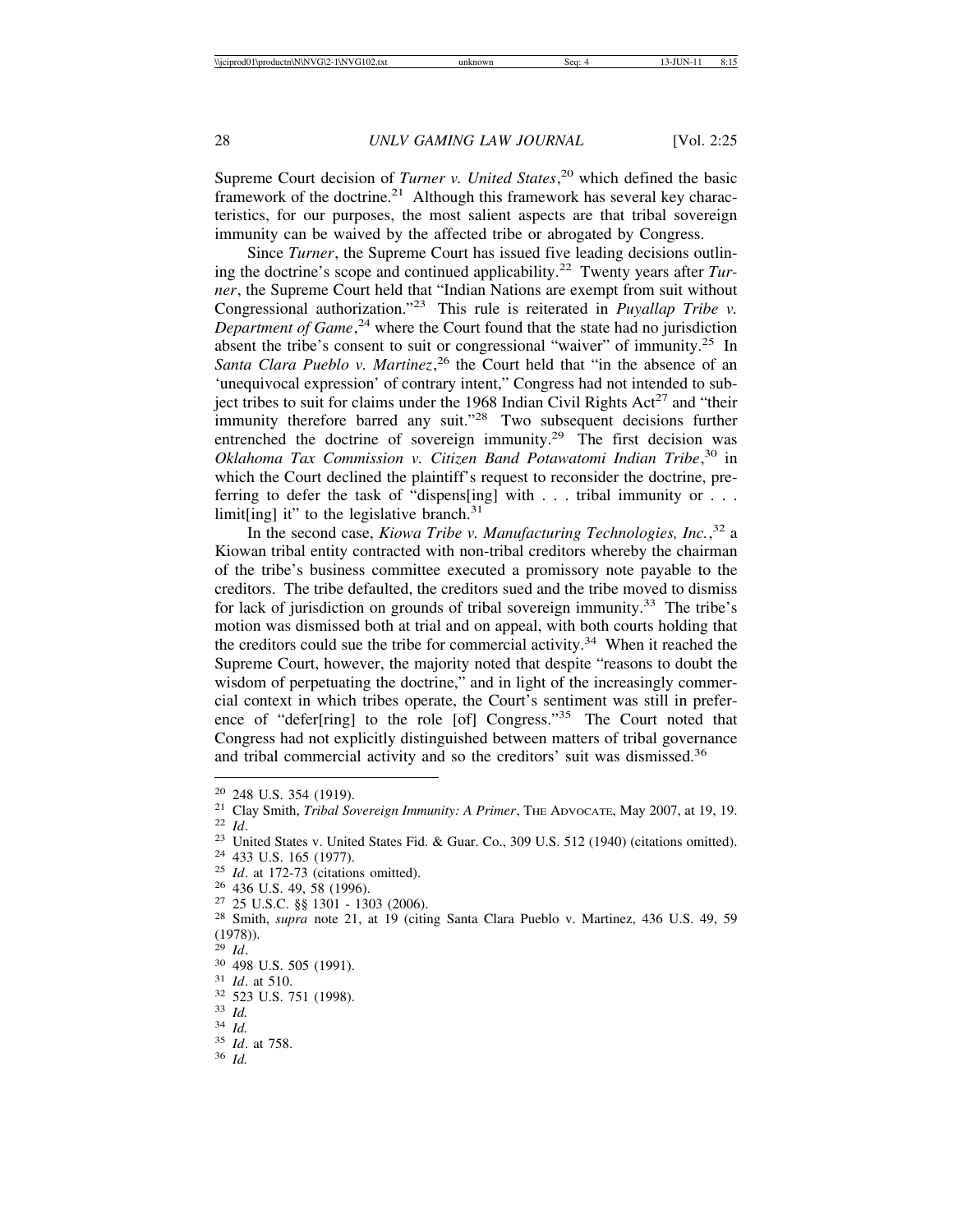In his dissent, Justice Stevens noted that the situation before the Court was unique.<sup>37</sup> He disagreed with the majority's broad application of the doctrine to the commercial context:

[D]espite the broad language used in prior cases, it is quite wrong for the Court to suggest that it is merely following precedent, for we have simply never considered whether a tribe is immune from *a suit that has no meaningful nexus to the tribe's land or its sovereign functions.*<sup>38</sup>

According to Justice Stevens, "the Court's broad interpretation of tribal immunity risks usurping Congress' superior authority to set the doctrine's contours[, unfairly] accord[ed] tribes stronger immunity . . . than exist[ed] for other sovereigns [(including the United States),] and unjustly denie[d] recovery to . . . many potential plaintiffs[.]"<sup>39</sup> Even the majority, while ultimately deciding in favor of the tribe, made a noteworthy concession:<sup>40</sup> "The rationale [for applying immunity to tribal business entities], it must be said, can be challenged as inapposite to modern, wide-ranging tribal enterprises extending well beyond traditional tribal customs and activities."41 Indeed, the Court held that certain tribal undertakings or omissions<sup>42</sup> will, in some cases, cause a tribe's "embers of sovereignty to grow cold."43 In terms of contractual obligations, entrance into the public commercial sphere could certainly fall under this analogy. Tribal gaming clearly constitutes a commercial activity that does not, it is argued here, "touch on core tribal sovereignty concerns" of self-governance.<sup>44</sup> The justification for tribunal immunity is thereby diminished, if not eliminated.

Notwithstanding over eighty years of relevant case law, no single substantive issue in Indian law currently produces more judicial attention than sovereign immunity.45 Less attention has been paid however, to the "complex and nuanced"<sup>46</sup> ramifications of sovereign immunity in the arena of bankruptcy law. A general rule is that federally recognized Indian tribes are immune from suit by any entity or individual, absent the tribe's consent or abrogation by Congress.47 However, defining these two parameters is more difficult than a first reading might suggest. As a common law doctrine, tribal immunity is not

<sup>44</sup> Id. at 552.<br><sup>45</sup> Smith, *supra* note 21, at 19.<br><sup>46</sup> Brian A. Blum, Bankruptcy and Debtor/Creditor: Examples and Explanations 154 (4th ed. 2006).

<sup>37</sup> *Id.* at 764. <sup>38</sup> *Id*. (emphasis added). <sup>39</sup> Courtney J. A. DaCosta, *When "Turnabout" Is Not "Fair Play": Tribal Immunity Under the Indian Gaming Regulatory Act*, 97 GEO L.J. 515, 520 (2008) (citing *Kiowa Tribe*, 523 U.S. at 764-66).

<sup>40</sup> Andrea M. Kurak, Florida Paraplegic Association v. Miccosukee Tribe of Indians of Florida: *Balancing Competing Interests*, 30 STETSON L. REV. 361, 373 (2001) (citing *Kiowa*

*Tribe*, 523 U.S. at 757-58). <sup>41</sup> *Kiowa Tribe*, 523 U.S. at 757-58. <sup>42</sup> *See* Sherrill v. Oneida Indian Nation, 544 U.S. 197, 214 (2005) (citations omitted) (holding that the tribe no longer enjoyed sovereignty over a piece of land it had reclaimed after not having possessed it for approximately 200 years and reasoning that "'standards of federal Indian law and federal equity practice' preclude[d] the Tribe from rekindling its extinguished embers of sovereignty").<br><sup>43</sup> DaCosta, *supra* note 39, at 524 (citing *Sherrill*, 544 U.S. at 214).

<sup>47</sup> Smith, *supra* note 21, at 19.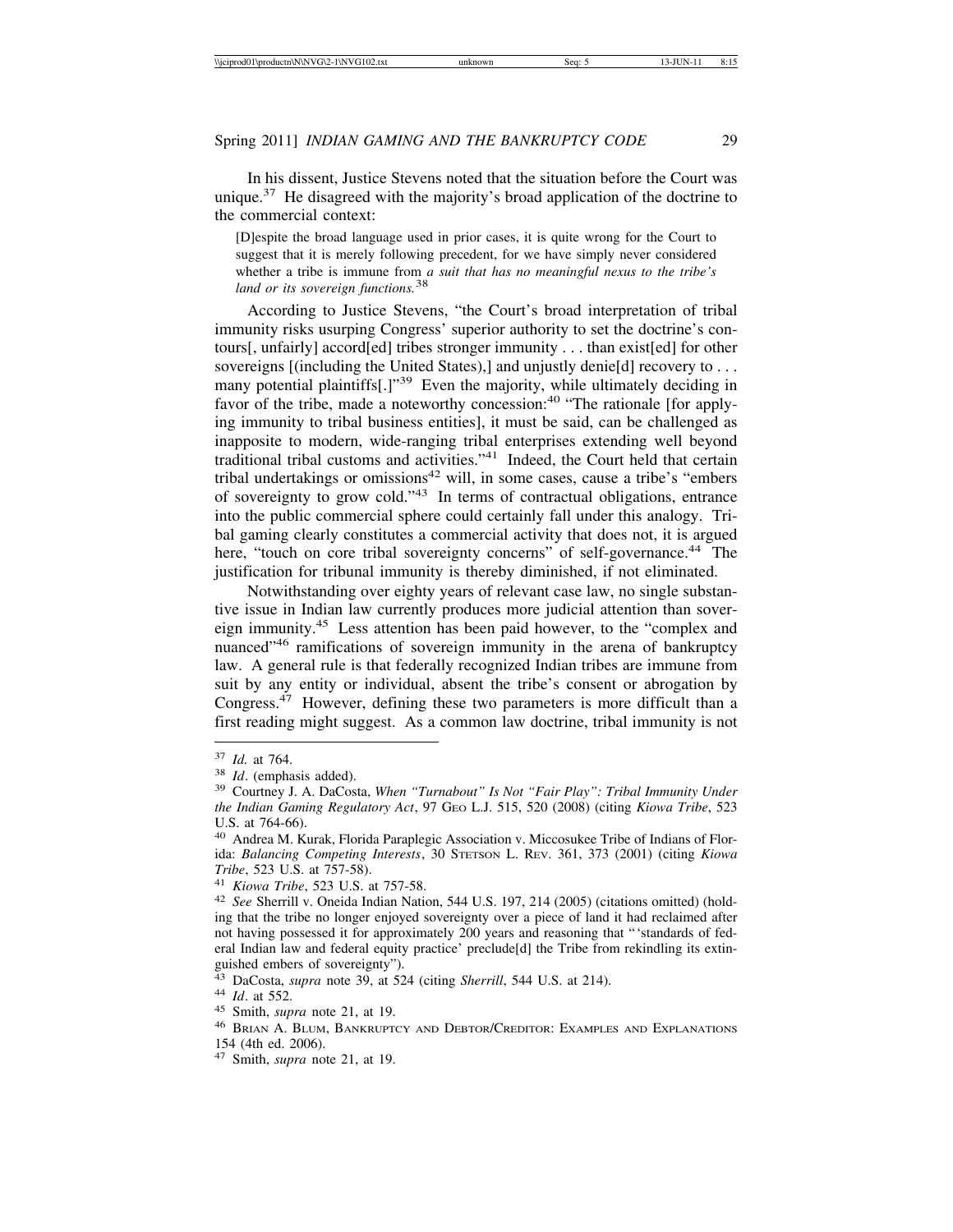expressly granted by any act of Congress, yet it remains subject to any limitations that Congress may impose. "The doctrine . . . remains intact [primarily] because limitations proposed by the legislature . . . do not [usually] survive . . . judicial scrutiny."<sup>48</sup>

Another issue in the doctrine of sovereign immunity is that of consent. In *Robles v. Shoshone-Bannock Tribes,*<sup>49</sup> the Idaho Supreme Court held that the term "'sovereign immunity' is generally associated with immunity from tort claims" and that in contract cases "the question would be whether, by entering into the contract, the tribal corporation subjected itself to suit."50 Inherent to any standard creditor-debtor agreement is a stipulation that, should the debtor become insolvent, creditors are to be paid from whatever is left over before any residual equity is dispersed amongst company owners. The question then becomes whether Foxwoods' undertaking to agree to, and be bound by, such terms constitutes consent. The following section will therefore examine issues surrounding immunity waivers as well as Congress' abrogative powers.

# *A. Waiver of Immunity*

In the tribal sovereignty lexicon, consent is often referred to as "waiver." Tribal immunity can be waived in any one of three ways: under contract, through litigation and through "corporate" action.<sup>51</sup>

Courts have found, in certain circumstances, that tribal immunity is waived where tribes consent to contractual provisions which provide counterparties with legal recourse against the tribes. Contractual waiver is addressed in *C & L Enterprises, Inc. v. Citizen Band Potawatomi Indian Tribe*. 52 There, the unanimous court held that an arbitration provision in the contract constituted valid consent to waive immunity.<sup>53</sup> It is unknown whether the contract between Foxwoods and its creditors has a similar provision. However, the holding in *C & L Enterprises* is persuasive evidence that, when a tribal entity enters into a private commercial contract, that entity can be bound by its terms. Further, should the entity default on its contractual obligations, it should not be able to cloak itself in the warm blanket of tribal immunity.

In determining whether a tribe has waived its protection with sufficient clarity of intent, courts are required to take a "practical, commonsense approach"54 in discerning the parties' intentions. Although we do not have access to the contract, one can assume that both Foxwoods and its creditors are sufficiently sophisticated in the business domain to have included explicit lan-

<sup>48</sup> Kurak, *supra* note 40, at 366 (citing Deloria, Jr., *supra* note 16, at 121 (1996)) (additional citation omitted).<br><sup>49</sup> 876 P.2d 134 (Idaho 1994).

<sup>&</sup>lt;sup>50</sup> *Id.* at 136 n.5.<br><sup>51</sup> Smith, *supra* note 21, at 20.<br><sup>52</sup> 532 U.S. 411 (2001).<br><sup>53</sup> *Id.* at 422 (citations omitted) (The court held that the provision "has a real world objective; it is not designed for regulation of a game lacking practical consequences. And to the real world end, the contract specifically authorizes judicial enforcement. . . .").

<sup>54</sup> *E.g*., Ninigret Dev. Corp. v. Narragansett Indian Wetuomuck Hous. Auth., 207 F.3d 21, 31 (1st Cir. 2000) (citations omitted) (". . . whether the language of [the agreement] might have hoodwinked an unsophisticated Indian negotiator into giving up the tribe's immunity from suit without realizing he was doing so.").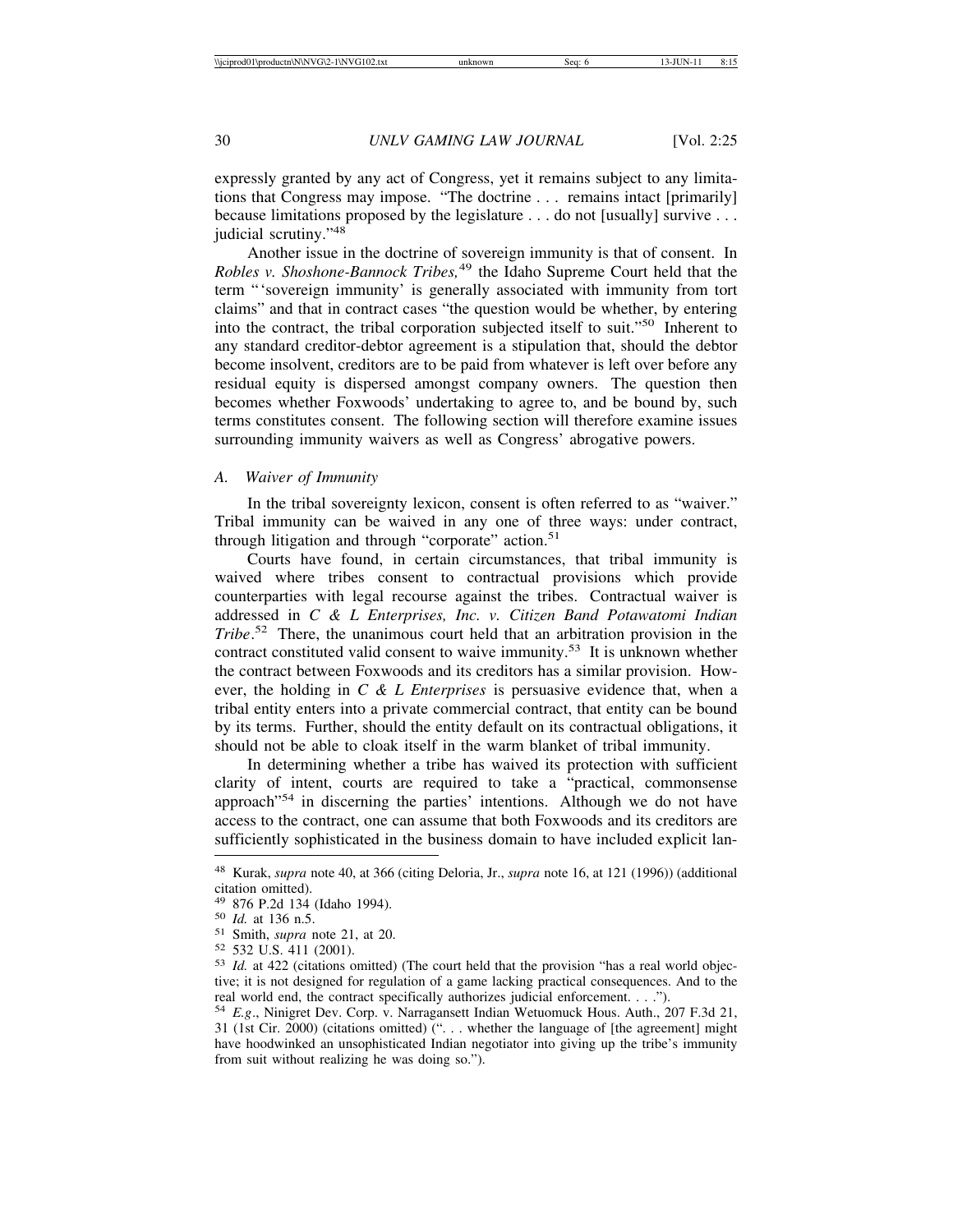guage addressing this issue. Considering the billions of dollars at stake, it is hard to imagine either party lacking the requisite experience, counsel, and savvy that would give rise to the hoodwinking envisioned by some courts.<sup>55</sup> In addition, it is standard practice for creditors to be paid before equity holders in bankruptcy. The commonsense approach begs a finding of consensual, contractual waiver.

With respect to waiving immunity by way of litigation, the Supreme Court in *United States v. United States Fidelity & Guaranty*56 explained that where a tribe commences a suit against a non-tribal private party in state or federal court, the tribe waives immunity with respect to the issue at hand.<sup>57</sup> The Supreme Court has not yet addressed corporate action waiver,<sup>58</sup> which is unfortunate because therein lies the fundamental distinction between sovereign tribes and corporate tribal entities.<sup>59</sup> Although most courts recognize this distinc- $\mu$ <sub>100</sub>,<sup>60</sup> the Supreme Court should take the opportunity to draw a clear line between the intra-tribal affairs of a sovereign tribe and the commercial activities of tribal corporations. Foxwoods should not be permitted to invoke the sovereign immunity of the Mashantucket Pequot Tribe where its commercial dealings with non-tribal entities are defined by contractual relationships that recognize the possibility of suit.

Section 17 of the Indian Reorganization Act ("IRA") $<sup>61</sup>$  authorizes the Sec-</sup> retary of the Interior to issue to tribes charters of incorporation under which tribes are given "powers as may be incidental to the conduct of corporate business."<sup>62</sup> Enabling tribes "to conduct business through th[e] modern device"<sup>63</sup> of corporations has been described as the "animating purpose"64 of Section 17. In enacting IRA, Congress was attempting to draw the distinction between the sovereign identity of a tribal government and the corporate identity of a tribal corporation.65 Indeed, "encouraging tribal independence and attractiveness as

<sup>55</sup> Sokaogon Gaming Enter. Corp. v. Tushie-Montgomery Assocs., Inc., 86 F.3d 656, 660 (7th Cir. 1996).

<sup>56</sup> 309 U.S. 506 (1940).

<sup>57</sup> *Id.* at 513. (i.e., it is subject to counter- and cross-claims).

<sup>58</sup> Smith, *supra* note 21, at 20 (citing Request for Interpretive Opinion on the Separability of Tribal Organizations Organized Under Sections 16 and 17 of the Indian Reorganization Act, Opinion No. M-36515, 65 Interior Dec. 483, 484 (1958) [hereinafter IRA Separability Opinion]).

<sup>59</sup> *See e.g*., Ramey Constr. Co. v. Apache Tribe, 673 F.2d 315, 320 (10th Cir. 1981) ("The trial judge recognized that the [tribe's] constitutional and corporate entities [are] separate and distinct . . . [T]he record supports . . . the district court's findings.").

<sup>60</sup> Linneen v. Gila River Indian Cmty., 276 F.3d 489, 492-93 (9th Cir. 2002) (citing *Ramey Constr. Co.*, 673 F.2d at 320) ("The *Indian Reorganization Act*, 25 U.S.C. § 476, authorizes Indian tribes to organize as a constitutional entity, and § 477 of the Act authorizes organization of a corporate entity. Most courts that have considered the issue have recognized the distinctiveness of these two entities.").

<sup>61</sup> 25 U.S.C. § 477 (2006).

<sup>62</sup> *Id.*

<sup>63</sup> IRA Separability Opinion, *supra* note 58, at 483-84.

<sup>64</sup> Smith, *supra* note 21, at 20 (citations omitted).

<sup>65</sup> *See generally* 25 U.S.C. §§ 476 - 477 (2006). A tribal "organization" refers to one of governmental purposes. A tribal "incorporation" conducts business operations.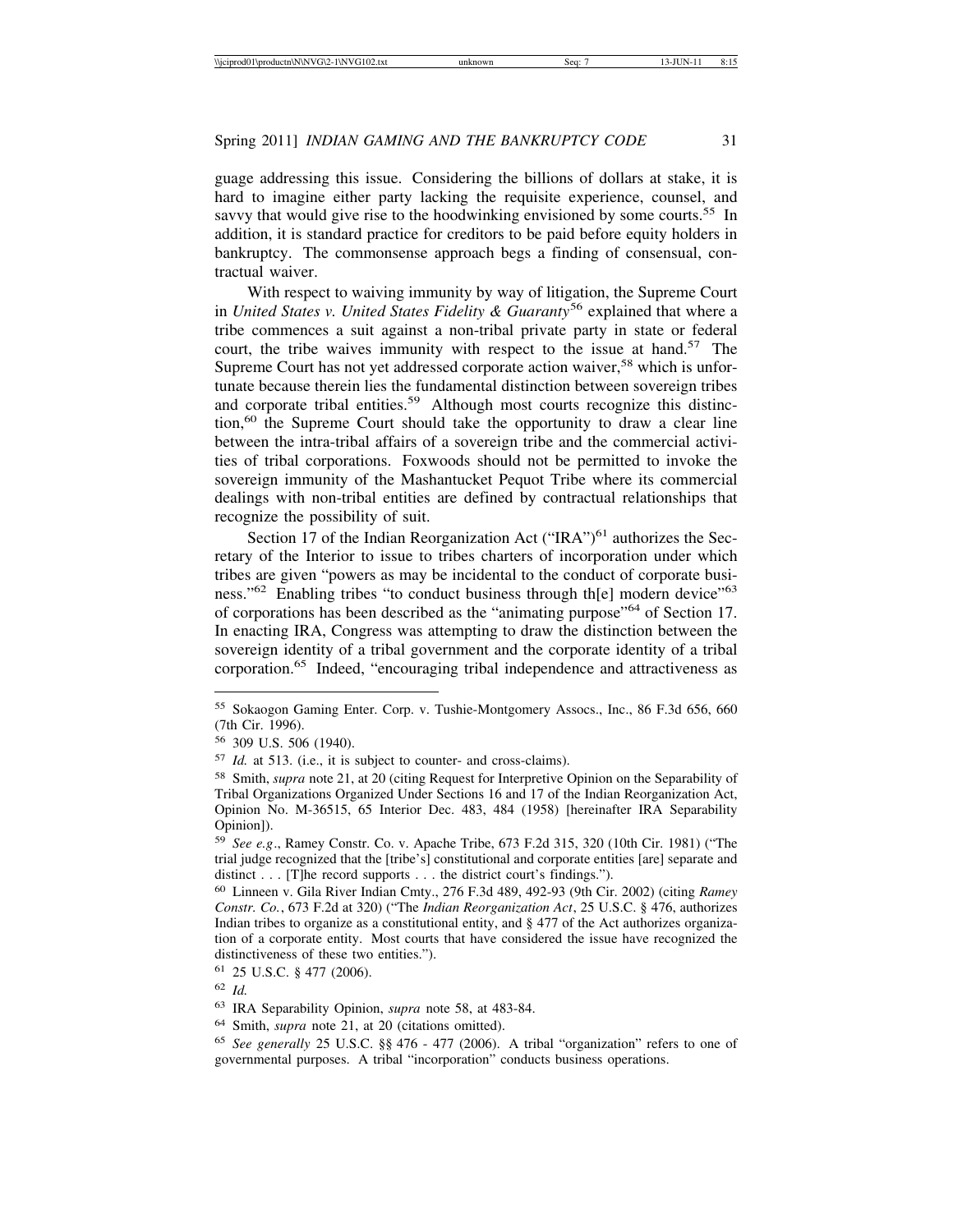a business partner justifies such a distinction."66 Put another way, an incorporated structure is familiar to the market and, consequently, a more attractive vehicle for investment, especially as it relates to investor/creditor confidence. Unfortunately, the provisions of IRA fall short of addressing the issue of immunity abrogation.

Many Section 17 charters include explicit waivers of immunity, generally referred to as "sue and be sued" ("SABS") provisions. Although SABS clauses are aimed at tribal corporations, there have been disagreements over whether a particular undertaking is that of the tribal corporate entity (which can be sued) or whether it is "sufficiently sovereign" to be an undertaking of the tribe itself (which cannot be sued).67 In *Linneen v. Gila River Indian Community*, 68 the court held that the tribe had not waived its immunity because the subject matter forming the basis of the suit was governmental rather than corporate in nature:

[S]ue and be sued" clauses waive immunity with respect to a tribe's corporate activities, but not with respect to its governmental activities. . . . The "sue and be sued" clause in the [Gila River Indian] Community's corporate charter in no way affects the sovereign immunity of the Community as a constitutional, or governmental, entity.<sup>69</sup>

The difference between actions taken in a corporate capacity and those taken as a sovereign is a question of fact.<sup>70</sup> Complicating the issue further, however, is the fact that SABS provisions, in and of themselves, do not constitute an effective waiver—there must also be express approval of the decision to waive on the part of the tribe.<sup>71</sup> Again, without being able to examine the Foxwoods contract, we can only presume that the creditors (and their lawyers), being sufficiently sophisticated, included such waiver or dispute resolution provisions in the loan agreement.

Finally, it should be noted that whereas U.S. states can impliedly waive immunity by participating in areas under federal constitutional regulation, such as commerce,  $\frac{72}{7}$  tribal waiver cannot be implied; it must be clear  $\frac{73}{7}$  and unequivocal.74 However, the Supreme Court has also held that the use of talismanic

<sup>66</sup> Kurak, *supra* note 40, at 377 (citing Julie A. Clement, Note, *Strengthening Autonomy by Waiving Sovereign Immunity: Why Indian Tribes Should Be "Foreign" under the Foreign* Sovereign Immunities Act, 14 THOMAS M. COOLEY L. REV. 653, 654 (1997)).

<sup>67</sup> Smith, *supra* note 21, at 20 (citations omitted).

<sup>68</sup> 276 F.3d 489 (9th Cir. 2002).

<sup>69</sup> *Id.* at 492-93 (citations omitted).

<sup>70</sup> Smith, *supra* note 21, at 20.

<sup>71</sup> Edward Rubacha, *Construction Contracts with Indian Tribes or on Tribal Lands*, 26 CONSTR. LAW 12, 12 (2006) (citing Padilla v. Pueblo of Acoma, 754 P.2d 845, 850 (N.M. 1988)).

<sup>72</sup> Wambi Awanwicake Wastewin, *Federal Courts – Indians: The Eleventh Amendment and the Seminole Tribe: Reinvigorating the Doctrine of State Sovereign Immunity*, 73 N.D. L. REV. 517, 529 (1996) [hereinafter Wastewin] (citations omitted).

<sup>73</sup> C & L Enters., Inc. v. Citizen Band Potawatomi Indian Tribe of Okla., 532 U.S. 411, 418 (2001) (citing Oklahoma Tax Comm'n v. Citizen Band Potawatomi Tribe of Okla., 498 U.S. 505, 509 (1991)) (". . . to relinquish its immunity, a tribe's waiver must be 'clear'.").

<sup>74</sup> *E.g*., Bassett v. Mashantucket Pequot Tribe, 204 F. 3d 343, 356-57 (2d Cir. 2000) (citing Santa Clara Pueblo v. Martinez, 436 U.S. 49, 58 (1996)) ("[C]ongressional abrogation . . . cannot be implied but must be unequivocally expressed.").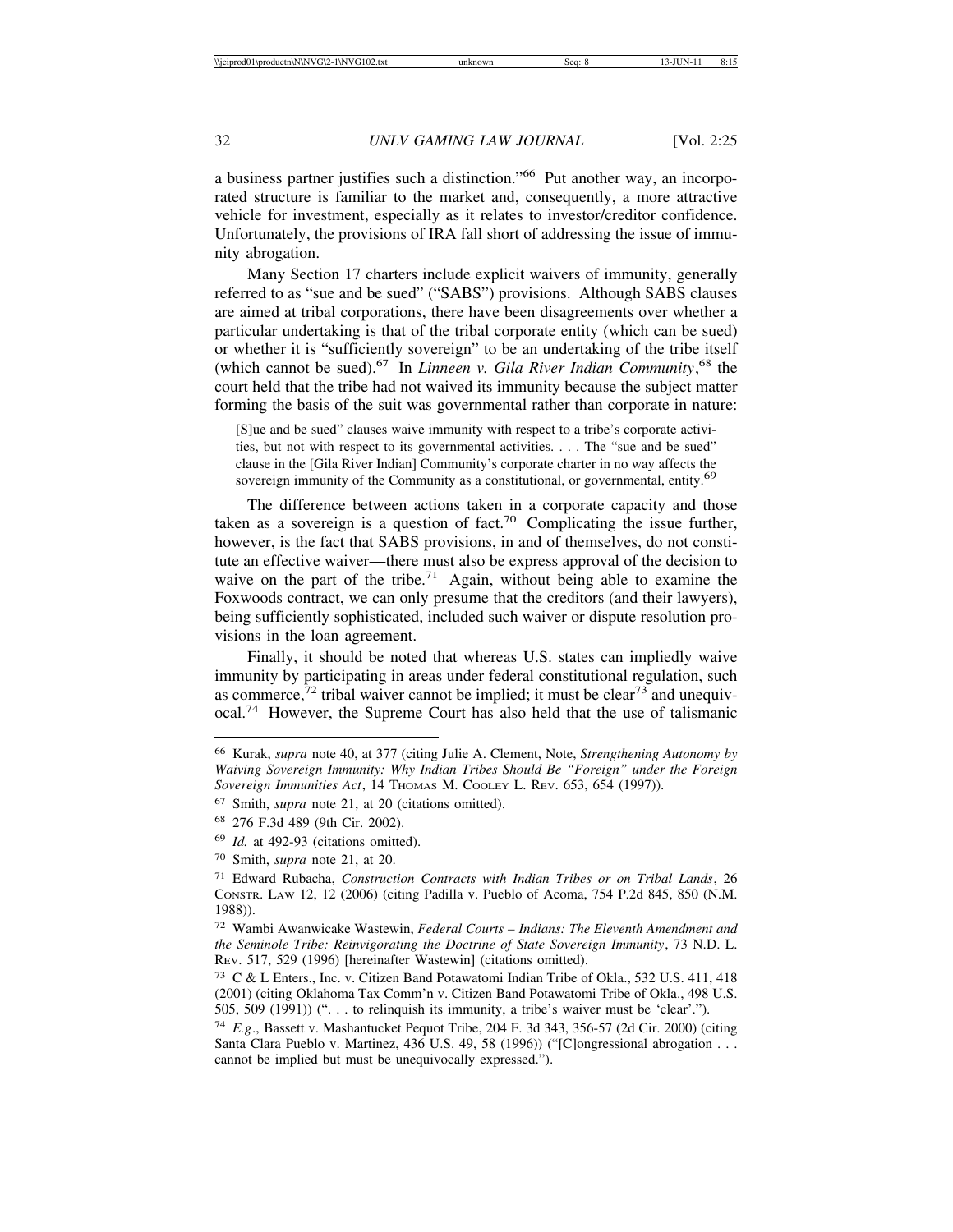terms such as "sovereign immunity" are not required to constitute a valid waiver.<sup>75</sup>

# *B. Congressional Abrogation*

Congress possesses plenary power to abrogate tribal immunity,  $76$  subject only to the qualification that in order for there to be a valid abrogation of sovereign immunity, the Congressional intent to do so must be unequivocally expressed.77 Where federal legislation is silent about its applicability to Indian tribes, courts will have to establish whether a particular law is relevant to tribes. This is a question of statutory interpretation and is reviewed *de novo*. 78 If the statute is found to apply to the tribe, the court will then have to establish whether the tribe—or tribal corporation—is subject to private suit.

The Washington Supreme Court has stated that "court[s] should be particularly cautious of substituting [their] policy judgment for that of Congress in this area."79 However, one such area in which "courts are willing to pierce what once appeared to be impenetrable sovereignty" is where it concerns "general" statutes or statutes of "general applicability."80 The Supreme Court held in *Federal Power Commission v. Tuscarora Indian Tribe*81 that the Federal Power Act,<sup>82</sup> a "broad general statute," included Indian tribes as well as their property interests.83 Similarly, it was held in *Donovan v. Coeur d'Alene Tribal Farm*84 that because the Occupational Safety and Health Act is "a statute of general applicability and broad remedial purpose . . . [its] coverage is comprehensive . . . [and therefore] clearly includes the [tribe]."<sup>85</sup> The court concluded this point by stating, "we have not adopted the proposition that Indian tribes are subject only to those laws of the United States expressly made applicable to them. Nor do we do so here."86 It is in this vein that the Code may also apply to Foxwoods.

<sup>75</sup> Rubacha, *supra* note 71, at 12 (citing *C & L Enters., Inc.*, 532 U.S. at 420).

<sup>76</sup> *Santa Clara Pueblo*, 436 U.S. at 58 (noting that the immunity "aspect of tribal sovereignty, like all others, is subject to the superior and plenary control of Congress").

<sup>77</sup> Seminole Tribe of Fla. v. Florida, 517 U.S. 44, 55 (1996) (citing Green v. Mansour, 474 U.S. 64, 68 (1985)).

<sup>78</sup> Rubacha, *supra* note 71, at 12 (citations omitted).

<sup>79</sup> Wright v. Colville Tribal Enter. Corp., 147 P. 3d 1275, 1286 (Wash. 2006) (citing Kiowa Tribe v. Mfg. Tech., Inc., 523 U.S. 751, 757-58 (1998)).

<sup>80</sup> Kurak, *supra* note 40, at 367 (citing Fed. Power Comm'n v. Tuscarora Indian Tribe, 362 U.S. 99, 116 (1960)).

<sup>81</sup> 362 U.S. 99 (1960).

<sup>82</sup> 16 U.S.C. §§ 791 (repealed 1953) - 828(c) (2006).

<sup>83</sup> *Fed. Power Comm'n*, 362 U.S. at 116.

<sup>84</sup> 751 F.2d 1113 (9th Cir. 1985).

<sup>85</sup> *Id.* at 1115.

<sup>86</sup> *Id.* at 1116.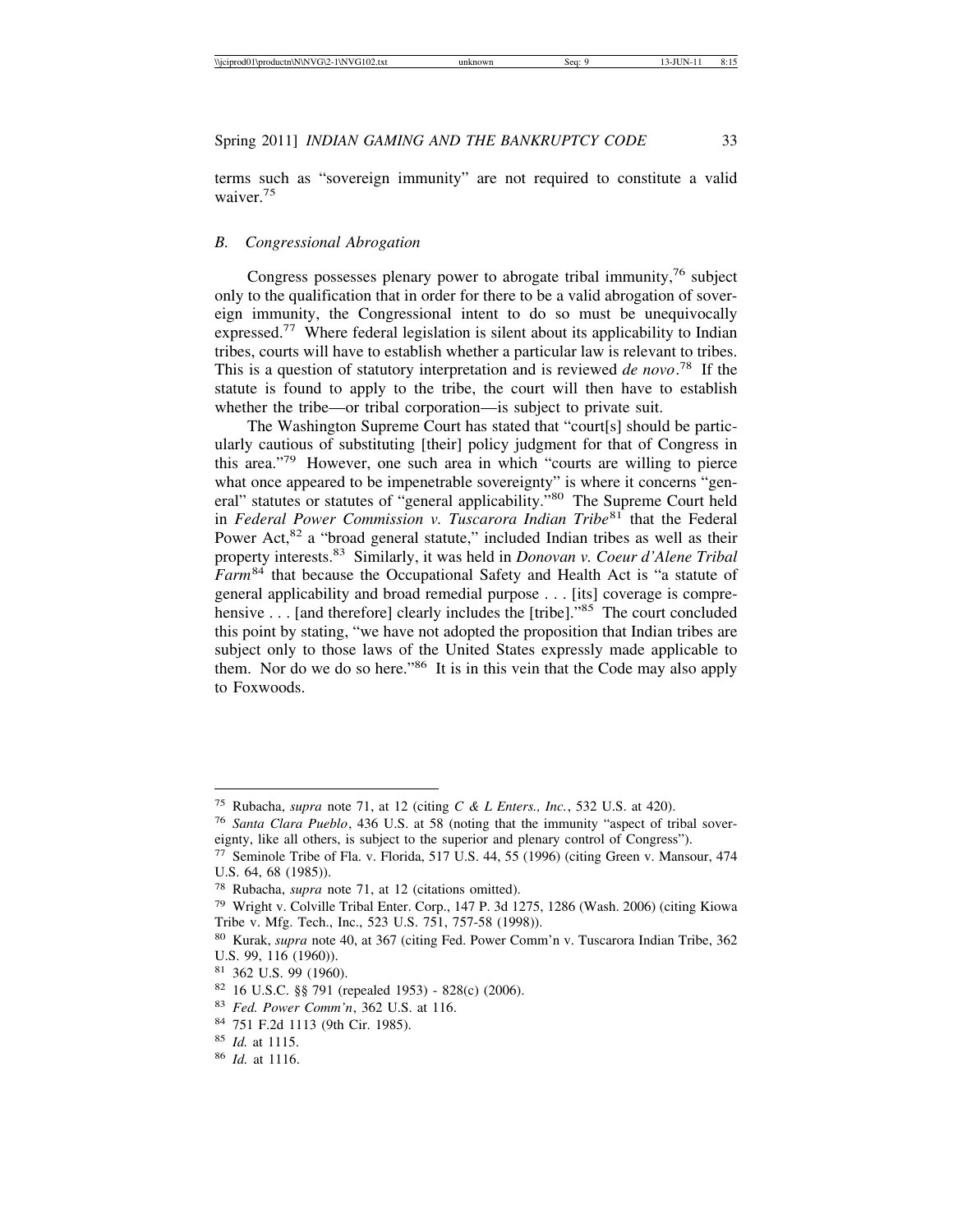# III. INDIAN BUSINESS INCENTIVES: TAX BREAKS AND THE INDIAN TRIBAL ECONOMIC DEVELOPMENT AND CONTRACT ENCOURAGEMENT ACT

Indian tribes control 56 million acres of land, which are essential to improving their economies.<sup>87</sup> Development of tourism, exploitation of natural resources (*e.g.*, fishery and forestry) and facilitation of commerce are the primary means of accomplishing this.<sup>88</sup>

Several unique factors spur the development of tribal commerce and business. The Tribal Governmental Tax Status Act<sup>89</sup> allows tribes to raise funds for the construction of private manufacturing facilities on reservations by issuing bonds with tax-exempt interest income. Business property on tribal reservations is also eligible for rapid depreciation, and there are income tax incentives available for employing tribal members.<sup>90</sup> In addition, some tribes offer tax breaks to attract businesses.<sup>91</sup>

To further encourage commercial development, the Indian Tribal Economic Development and Contract Encouragement Act was signed into law in  $2000.<sup>92</sup>$  Its purpose was to revamp legislation governing tribal and non-tribal party contracts, which had been left untouched for more than a century.<sup>93</sup> The old 1872 Section 81 put stringent contractual drafting requirements on the nontribal party and required the endorsement of both the Secretary of the Interior and the Commissioner of Indian Affairs.<sup>94</sup> Failure of the non-tribal party to meet these contractual prerequisites would render the contract null and void, and force the non-tribal party to return any funds "paid by the Tribal party in excess of the amount set by the Secretary for such services or goods."<sup>95</sup> The old 1872 Section 81 also allowed third parties to bring *qui tam* suits under the null-and-void clause.<sup>96</sup>

The scope of the 1872 Section 81 protections is limited by the 2000 Section 81. The latter "only covers contracts which 'encumber Indian lands for a period of 7 or more years[,]'"97 a drastic departure from the 1872 coverage of any contract between a tribal and non-tribal party "relative to their lands."<sup>98</sup> The 2000 Section 81 is also without the stringent drafting requirements and

<sup>87</sup> See generally FELIX COHEN'S HANDBOOK OF FEDERAL INDIAN LAW ch. 15 (Nell Jessup Newton ed. 2005) [hereinafter "COHEN"].<br><sup>88</sup> *Id.* 89 26 U.S.C. § 7871(c)(1),(f) (2006 & Supp. III 2009); *see generally* COHEN, *supra* note 87,

 $§$  21.03(2)(d).

<sup>90</sup> 26 U.S.C.A. § 168(j) (West, Westlaw through Pub. L. No. 111-240, effective Sept. 27, 2010). These rules apply to property put in service prior to December 31, 2005.<br><sup>91</sup> See generally COHEN, supra note 87, § 21.02(4).

<sup>&</sup>lt;sup>92</sup> 25 U.S.C. § 81 (2006).<br><sup>93</sup> *Id.* 94 Anna-Emily C. Gaupp, *The Indian Tribal Economic Development and Contracts Encouragement Act of 2000: Smoke Signals of a New Era in Federal Indian Policy?*, 33 CONN. L. Rev. 667, 669-70 (2001) (citations omitted).

<sup>&</sup>lt;sup>95</sup> *Id.* at 670 (citing 25 U.S.C. § 81 (2006)). <sup>96</sup> *Id.* at 669. <sup>97</sup> Indian Tribal Economic Development and Contract Encouragement Act, S.B. 613, 106th Cong., Pub. L. No. 106-179, 114 Stat. 46 (2000). *See also* Gaupp, *supra* note 94, at 679 (citing S.B. 613).

<sup>98</sup> 25 U.S.C. § 81 (2006).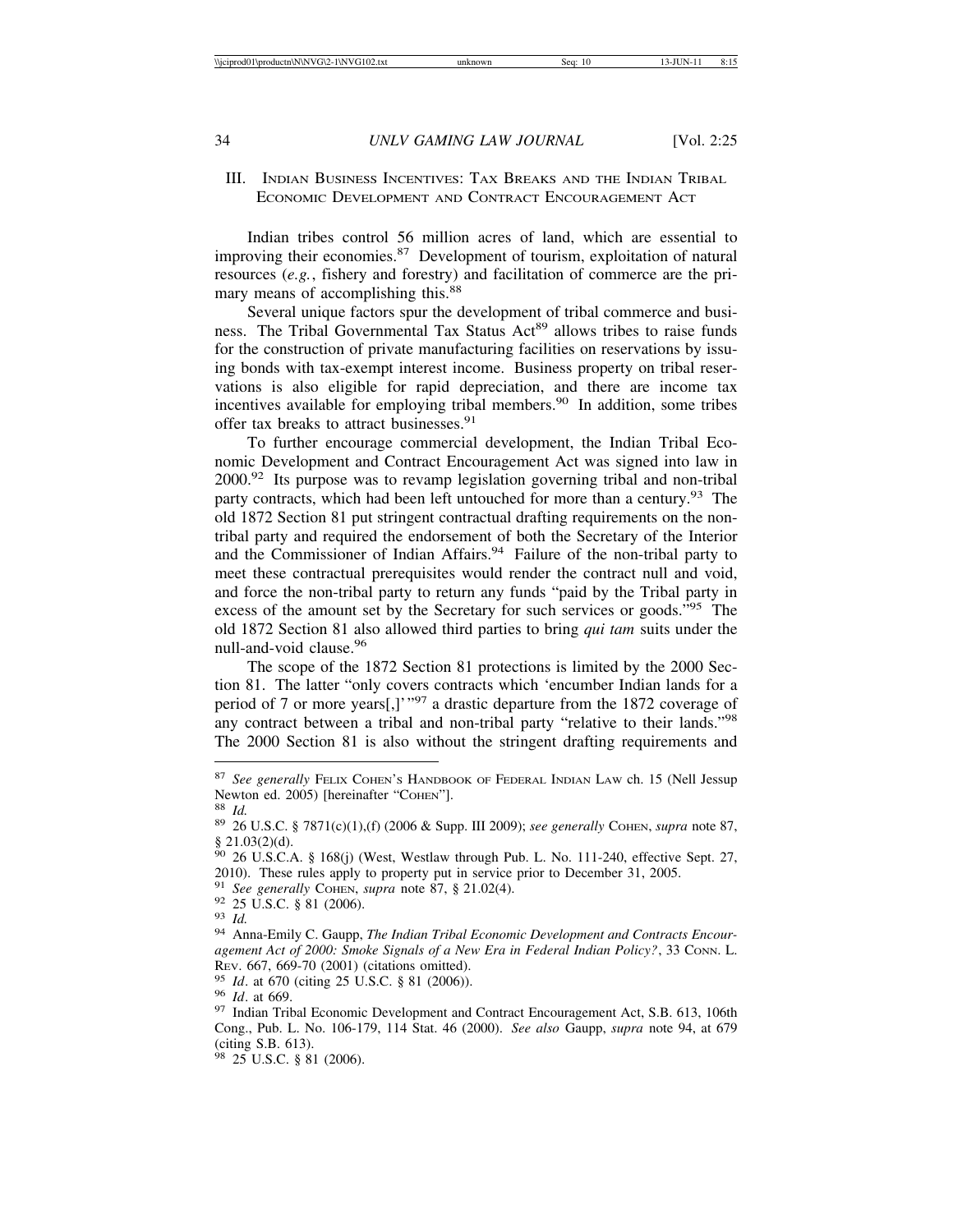instead enumerates those contractual provisions which warrant refusal by the Secretary.<sup>99</sup> In addition, it requires that a contractual provision "either disclosing or addressing tribal immunity from suit" be included in contracts covered by the Act.<sup>100</sup>

Fortunately, the 2000 statute addressed the concern that its predecessor's methods and procedures created unpredictability/uncertainty for the non-tribal party; by addressing sovereign immunity, it provides a remedy for the nontribal party if a tribe breaches its obligations. In effect, the 2000 statute affords the tribal party the unfettered ability to draft and enter into contracts at its sole discretion, provided that any resulting encumbrance of Indian lands last for no more than seven years.<sup>101</sup> Thus, the vast majority of business dealings and day-to-day contracts fall outside the statutory reach and continue to be subject to tribal sovereign immunity.

Anna-Emily C. Gaupp, however, argues that the 2000 legislation catches the large-scale gaming resort development contracts,  $102$  thereby making it less risky for non-tribal parties to enter into financing arrangements with tribes.<sup>103</sup> Gaupp also argues that the 2000 legislation ensures that the tribal and non-tribal parties negotiate on equal footing.<sup>104</sup> The non-tribal party negotiates for a waiver of sovereign immunity due to the waiver clause, although, "waiver is already the common practice. $105$  In turn, the tribal party is able to negotiate for better financing because, due to the removal of the null-and-void clause and the third party *qui tam* standing, the non-tribal party can sell tribal obligations on the secondary market as a derivative investment without the debt-purchaser uncertainty of judicial intervention.<sup>106</sup>

It is important to note that in order to establish a common and predictable legal system, tribes must consider whether to adopt the Uniform Commercial Code, in whole or in part, or to develop their own laws governing commercial exchanges. Article 2 (sales of goods) and Article 9 (secured transactions) ought to be adopted, $107$  as should corporation codes. $108$  Contracts entered into between tribal and non-tribal parties are thus often governed by an interaction of laws. For example, a contract involving a lease may be governed by the tribe's enactment of Article 2 and by the 2000 Section 81 of the Indian Tribal

<sup>99</sup> *See* Guapp, *supra* note 94, at 681 (citing S.B. 613, § 2(d)). <sup>100</sup> S. REP. NO. 106-150, at 1 (1999). *See* Gaupp, *supra* note 94, at 682 (citing S. REP. No. 106-150, at 1).<br> $101$  S.B. 613, § 2.

<sup>&</sup>lt;sup>102</sup> Gaupp, *supra* note 94, at 689. <sup>103</sup> However, we wonder whether tribes could simply structure deals on a six year renewal basis, for instance, akin to many government outsourcing deals (i.e., the casino lease could simply expire every six years and require renewal at the tribes' discretion, as to avoid the seven year rule), or perhaps one could argue that tribal gaming is not an agreement or contract with an "Indian tribe" per se, and is therefore outside the ambit of the Act, or even if within the Act's confines, perhaps the tribal entity could be sold or assigned to other intratribal entities on a five year basis, escaping the rule once again.

<sup>&</sup>lt;sup>104</sup> Gaupp, *supra* note 94, at 689.<br><sup>105</sup> *Id.* at 682.<br><sup>106</sup> *See generally id.* at 681, 683-84, 688 (citations omitted). <sup>107</sup> Fred H. Miller & Duchess Bartmess, *2000 Native American Law Symposium: Uniform Laws: Possible Useful Tribal Legislation,* 36 TULSA L. J. 305, 315 (2000). <sup>108</sup> *See generally* COHEN, *supra* note 87, § 21.02(5)(b).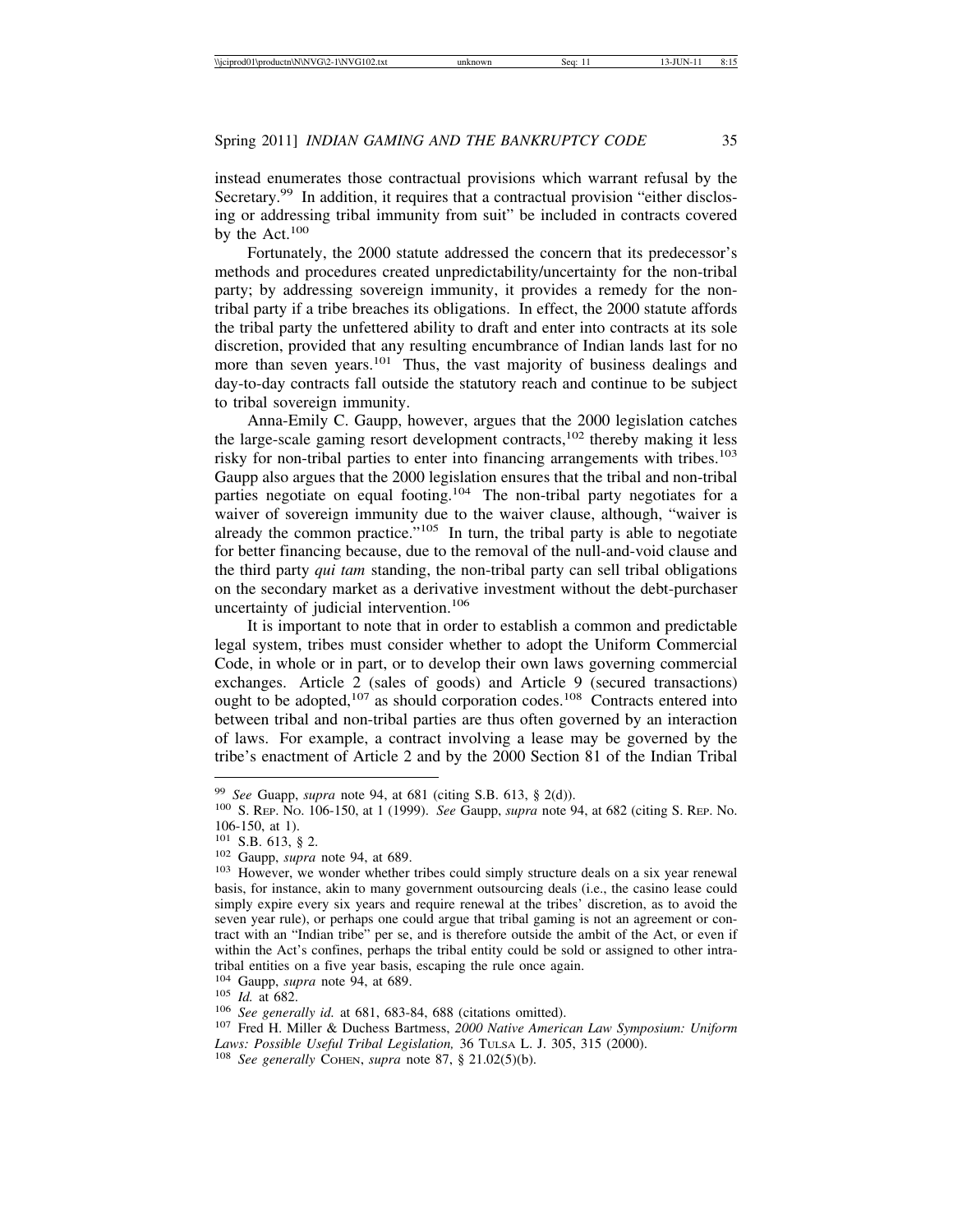Economic Development and Contract Encouragement Act if the contract covers a period of seven or more years.

Tribal sovereign immunity will be an issue via the Indian Tribal Economic Development and Contract Encouragement Act if the contract deals with the encumbrance of tribal land for seven years or more. Tribes will often grant limited immunity waivers so as to assure lenders of being able to tap the triedand-tested federal and state jurisdiction if the arrangement goes sour. As earlier noted, such waivers need to be clear and unambiguous.<sup>109</sup> The reality is that sovereign immunity continues to play a distinct role in tribal financing arrangements. Understanding its applicability to business relationships is important for both parties.

#### IV. THE BANKRUPTCY CODE

In the debtor-creditor relationship, the federal Bankruptcy Code provides equitable solutions for both parties should the relationship break down. Bankruptcy legislation is comprehensive by design "to secure an equality of distribution of the assets of the bankrupt among his creditors."<sup>110</sup>

The  $Code<sup>111</sup>$  is written with social and economic concerns in mind. "It is the twofold purpose of the [B]ankruptcy [A]ct . . . to convert the estate of the bankrupt into cash and distribute it among creditors and then to give the bankrupt a fresh start with such exemptions and rights as the [Act] left untouched."112 The Code also provides a fresh start to the debtor with "a new opportunity in life and a clear field for future effort, unhampered by the pressure and discouragement of pre-existing debt."<sup>113</sup>

#### *A. Jurisdiction Under the Bankruptcy Code*

The U.S. Court of Appeals for the Eighth Circuit has characterized the interplay between Congressional abrogation and the Code as "a complex and serious issue" $114$  worthy of further study.<sup>115</sup> The conflict arises between the

<sup>109</sup> *See e.g*., Allen v. Gold Country Casino, 464 F.3d 1044, 1047 (9th Cir. 2006) (employment application and employee manual stating that the tribe would comply with applicable federal employment law did not waive tribal sovereign immunity because the statements were not "clear"); Seminole Tribe of Fla. v. McCor, 903 So.2d 353, 359 (Fla. Dist. Ct. App. 2005) ("Although it may be a plausible inference that the purchase of insurance indicates an intention to assume liability and waive tribal immunity, such an inference is not a proper basis for concluding that there was a clear waiver by the Tribe.").

<sup>110</sup> Wood v. Wilbert's Sons Shingle & Lumber Co., 226 U.S. 384, 387 (1912). This case refers to the Bankruptcy Act of 1898 (also known as the Nelson Act), ch. 541, 55th Cong., 30 Stat. 544 (1898), which was the first successful federal legislation on bankruptcy laws. The Bankruptcy Act of 1898 was superseded by The Bankruptcy Act of 1978, H.R. 8200, 95th Cong., Pub. L. No. 95-598, 92 Stat. 2549 (1978), which contains most of the current laws on bankruptcy.

<sup>111</sup> *See generally* 11 U.S.C. §§ 1 et seq. *amended by* the Bankruptcy Technical Corrections Act of 2010, H.R. 6198, 111th Cong., Pub. L. No. 111-327, 124 Stat. 3557 (2010)).

<sup>112</sup> Kokoszka v. Belford, 417 U.S. 642, 645-46 (1974) (quoting Burlingham v. Crouse, 228 U.S. 459, 473 (1913)).

<sup>113</sup> Perez v. Campbell, 402 U.S. 637, 648 (1971) (quoting Local Loan Co. v. Hunt, 292 U.S. 234, 244 (1934) (other citations omitted)) (quotations omitted).

<sup>114</sup> *In re* Nat'l Cattle Cong., 91 F.3d 1113, 1114 (8th Cir. 1996) (citations omitted).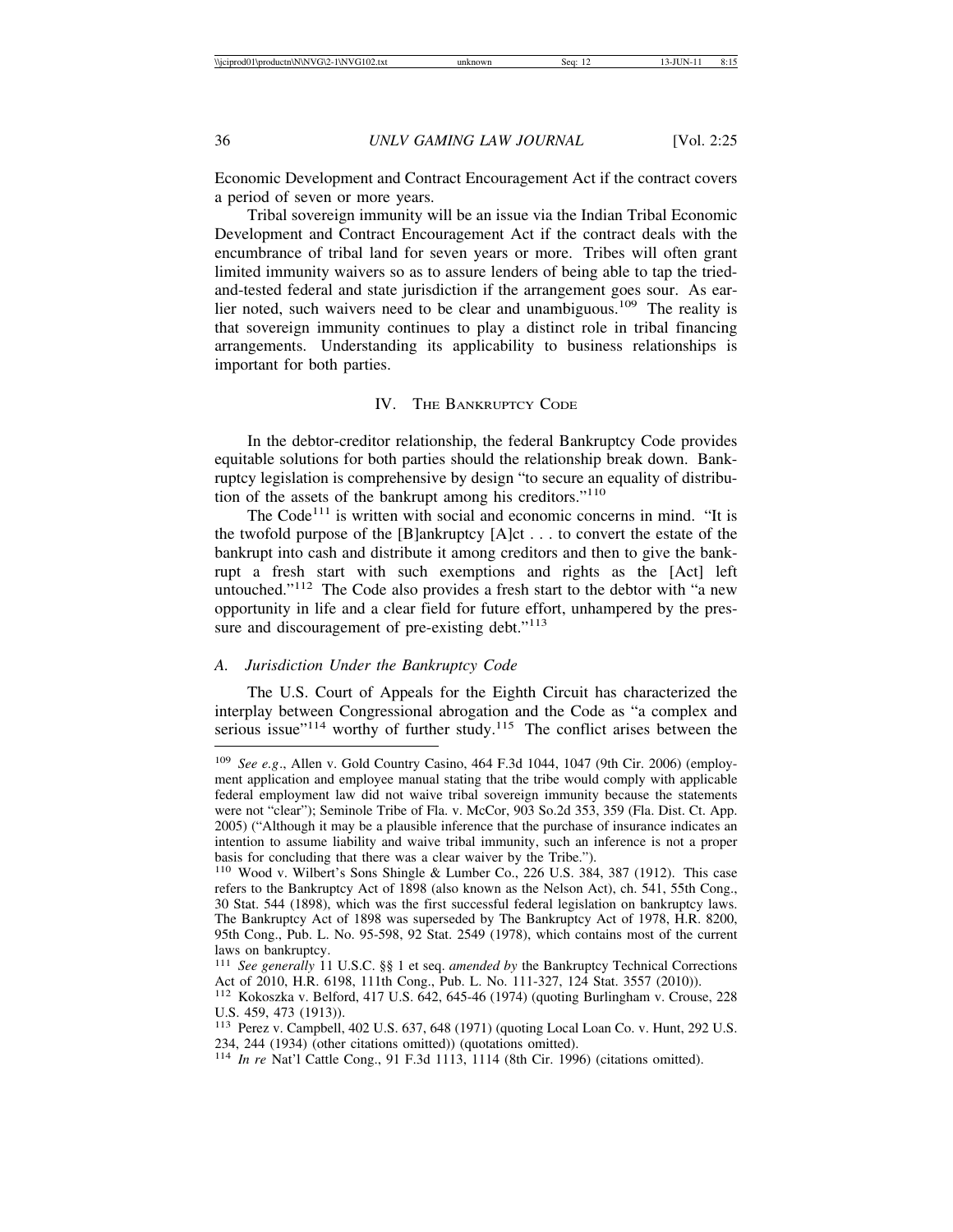power of Congress to exercise its power pursuant to the Code and a tribe's status as a sovereign entity. $116$ 

Pursuant to its powers under the Constitution, Congress has inherent jurisdiction to enact "uniform laws on the subject of bankruptcies throughout the United States."117 The Code is a manifestation of this power and it provides federal district courts with jurisdiction<sup>118</sup> over "all persons who are present within the territorial boundaries of the United States."119 Naturally, this includes corporate entities<sup>120</sup> as "persons" at law. In addition, because Foxwoods is located in Connecticut, it is equally clear that it meets the criteria of being inside the "territorial boundaries" of the United States.

The Code provides that a court may "issue any order, process, or judgment that is necessary or appropriate  $n^{121}$  to enforce bankruptcy law on the parties subject to it. It is therefore necessary to establish whether Foxwoods is such a party. The Code's definition of "governmental unit" includes foreign states and "other foreign or domestic government[s]."<sup>122</sup> As a matter of interpretation, Foxwoods would seem to fall under at least one of these categories. Indeed, the U.S. Court of Appeals for the Ninth Circuit agreed that Indian tribes *are* included in Section  $101(27)$ 's definition.<sup>123</sup> This would seem to suggest that the creditors have a valid claim, insofar as they are authorized to enforce that claim against the debtor (Foxwoods).<sup>124</sup> In order to give force and effect to this claim, the Code further provides that one party's interest (e.g., the tribal equity claim) may be subordinated to the interest of the other (e.g., the non-tribal debt claim), thus ensuring that creditors are paid first.<sup>125</sup>

Under the Constitution, "General Acts of Congress" (i.e. laws of general applicability) do not apply to Indian tribes unless unequivocally expressed in the particular statute. Nevertheless, the Supreme Court in *Federal Power Com-*

<sup>124</sup> 11 U.S.C. § 502(b)(1) (2006).

<sup>115</sup> John M. Czarnetzky, *When the Dealer Goes Bust: Issues in Casino Bankruptcies*, 18 MISS. C. L. REV. 459, 474 (1998) (citing *In re* Nat'l Cattle Cong., 91 F.3d at 1114).

<sup>116</sup> Sean McFarland, *Bankruptcy Court Jurisdiction Over Tribal Creditors:* Lower Brule Construction Co. v. Sheesley's Plumbing & Heating Co., 15 AM. INDIAN L. REV. 309, 314 (1990-1991).

<sup>117</sup> U.S. CONST. art. 1, §8, cl. 4.

<sup>118</sup> 28 U.S.C. § 1334 (2006).

<sup>119</sup> BLUM, *supra* note 46, at 128.

<sup>120</sup> 11 U.S.C.A. § 101(9)(A) (West 2010) *amended by* the Bankruptcy Technical Corrections Act of 2010, H.R. 6198, 111th Cong., Pub. L. No. 111-327, 124 Stat. 3557 (2010)). <sup>121</sup> *Id.* § 105(a) (West 2010).

<sup>122</sup> *Id.* § 101(27) (West 2010) *amended by* the Bankruptcy Technical Corrections Act of 2010, H.R. 6198, 111th Cong., Pub. L. No. 111-327, 124 Stat. 3557 (2010)).

<sup>123</sup> Krystal Energy Co. v. Navajo Nation, 357 F.3d 1055, 1057 (9th Cir. 2004) (citing 11 U.S.C.A. § 101(27) (West 2010)).

<sup>&</sup>lt;sup>125</sup> *Id.* § 510(c)(1) (2006). Under this section, a court may subordinate any claim or interest to any other claim or interest, under the principles of equitable subordination. It should be noted, however, that this is an extraordinary remedy and courts have generally held that the following conditions must be satisfied before it will be imposed: the claimant must have engaged in some kind of inequitable conduct; the misconduct must have resulted in injury to the creditors of the bankrupt or conferred an unfair advantage on the claimant; and equitable subordination of the claim must not be inconsistent with the provisions of the Bankruptcy Code.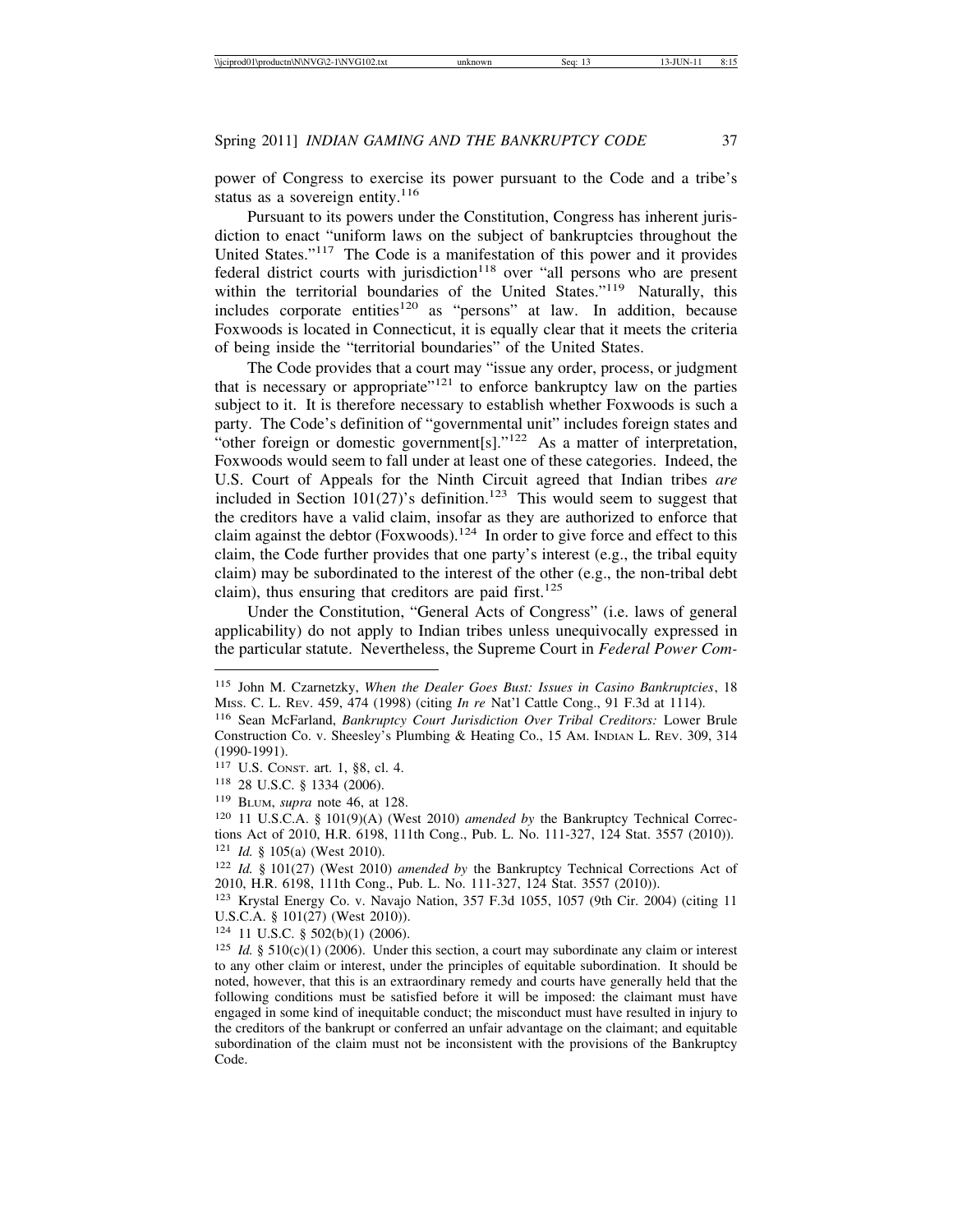*mission v. Tuscarora Indian Nation*<sup>126</sup> stated that, "a general statute in terms applying to all persons includes Indians and their property interests."127 The Eighth Circuit has shown similar sentiment, declaring that, "while the Supreme Court has expressed its protectiveness of tribal sovereign immunity by requiring that any waiver be explicit, it has never required the invocation of magic words stating that the tribe hereby waives its sovereign immunity."<sup>128</sup> Thus, it appears that the inclusion of governmental units in the provisions of the Code, while falling short of "magic words," is sufficiently explicit to include tribes in their application.

In order to assist with the "threshold inquiry"<sup>129</sup> of "whether an otherwise silent but general statute applies to tribes[,]" the Ninth Circuit in *Donovan v. Coeur d'Alene Tribal Farm*130 adopted a three-pronged test:

A federal statute of general applicability that is silent on the issue of applicability to Indian tribes will not apply to them if: (1) the law touches "exclusive rights of selfgovernance in purely intramural matters"; (2) the application of the law to the tribe would "abrogate rights guaranteed by Indian treaties"; or (3) there is proof "by legislative history or some other means that Congress intended [the law] not to apply to Indians on their reservations[.] $"^{131}$ 

The court concluded that the operation of what was, in that case, a commercial venture did not fall into any of these categories. In both *Donovan* and the case at hand, the relevant statutes are ones of general applicability.

Applying the test in *Donovan* to the case at hand, it is apparent that the Code is sufficiently general to include tribes within its ambit. First, the Code does not touch on the self-governmental rights of the Mashantucket Pequots because the relationship involved is between Foxwoods and outside commercial actors. The bankruptcy proceedings, as they affect the commercial acts of Foxwoods, are separate and distinct from the sovereign acts of the tribe. Second, the only treaty right that is relevant in the instant case is immunity itself, which the Code, it is argued here, abrogates. Third, there is nothing in the Code—a manifestation of Congress' *intent*—to suggest that Congress did not intend for the provisions in the Code to apply to tribes. On the contrary, the Code's section regarding waiver of immunity explicitly includes governmental units in its language.

Perhaps the most helpful case in delineating the jurisdictional scope of the Code is *Krystal Energy Co. v. Navajo Nation*. 132 There, the Ninth Circuit read "governmental unit" to include tribes and found that they can be held subject to suit in adversary proceedings brought under the Code.<sup>133</sup> "Section 106 is not [merely] a 'general authorization for suit in federal court' of the kind held insufficiently explicit to abrogate state immunity,"134 but rather, "specifically

<sup>&</sup>lt;sup>126</sup> 362 U.S. 99, 116 (1960).<br>
<sup>127</sup> *Id.*<br>
<sup>128</sup> Rosebud Sioux Tribe v. Val-U Constr. Co., 50 F.3d 560, 563 (8th Cir. 1995).<br>
<sup>129</sup> Smith, *supra* note 21, at 21.<br>
<sup>130</sup> 751 F.2d 1113 (9th Cir. 1985).<br>
<sup>131</sup> *Id.* at 11 Bankr. L. Rep. (BNA) 161, 161 (2004) [hereinafter "BNA"] (citing Atascadero State Hosp.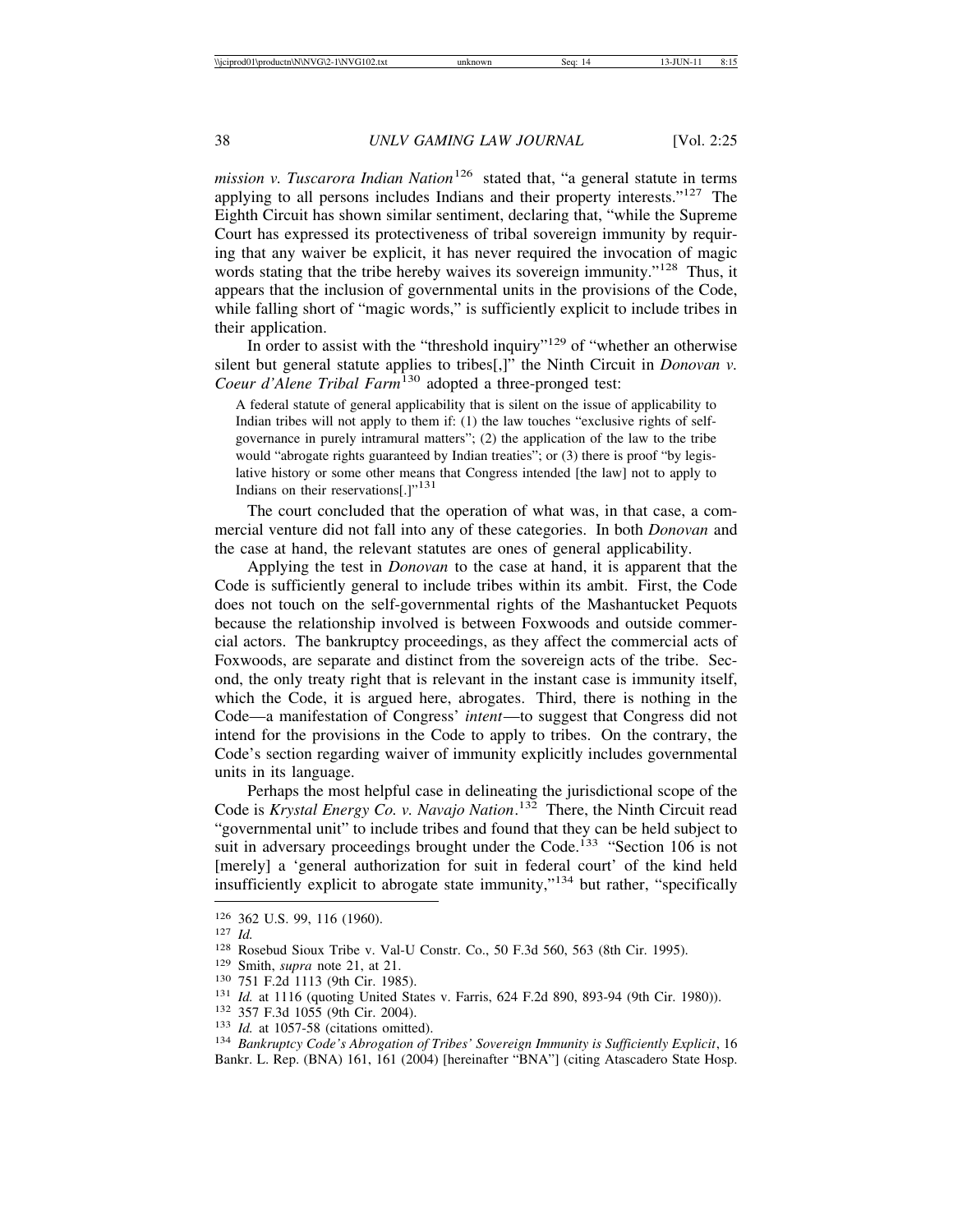abrogates the sovereign immunity of governmental units, a defined class that is largely made up of parties that could claim sovereign immunity. . . . No implication beyond the words of the statute is necessary to conclude that Congress 'unequivocally expressed' its intent to abrogate Indian tribes' immunity."<sup>135</sup> The decision goes on to state that Congress "need not make its intent to abrogate 'unmistakably clear' in a single section of a statute,  $136$  but rather the statute must be read as a whole<sup>137</sup> to establish whether abrogation was intended. In this case, both the plain language of the Code, as well as its nature of general application, make clear Congress' intent to abrogate immunity in bankruptcy.

The Code explicitly accounts for the possibility that a governmental unit may claim sovereign immunity in order to avoid its duties in bankruptcy. Section 106 states that, "[n]otwithstanding an assertion of sovereign immunity, sovereign immunity is abrogated as to a governmental unit to the extent set forth in this section with respect to . . . Sections 105 [Power of Court and] 502 [Allowance of claims or interests]. . . ."138 Section 106(a)(2) authorizes the court to hear and determine any issue under Sections 105 and 502 in proceedings involving a governmental unit, and Section  $106(a)(3)$  empowers the court to issue orders and judgments against them.139 In *Krystal Energy*, Judge Berzon held that the Code's abrogation of governmental unit immunity, "while not expressly mentioning 'Indian tribes,' [was] sufficiently explicit to override tribal immunity  $\lceil \text{in} \rceil$  bankruptcy proceedings":  $\frac{140}{140}$ 

The definition of "governmental unit" first lists a sub-set of all governmental bodies, but then adds a catch-all phrase, 'or other foreign or domestic governments' . . . Thus, *all* foreign and domestic governments, including but not limited to those particularly enumerated in the first part of the definition, are considered 'governmental units' for the purpose of the Bankruptcy Code, and, under § 106(a), are subject to  $\mathrm{suit.}^{141}$ 

Concluding on this point, the court held that tribes are "simply a specific member" under the Code's umbrella term for domestic governments, which is sufficient evidence of Congressional intention to abrogate immunity. Just as Congress need not list each U.S. state separately in a federal law of general application, it need not list tribes among the various domestic governments referred to in Section 106 of the Code.<sup>142</sup>

# *B. Corporate vs. Governmental: The Distinction*

In *Argentina v. Weltover, Inc.*,<sup>143</sup> the Supreme Court noted that a sovereign state engaging in commercial activities is "not exercis[ing] powers pecu-

- <sup>136</sup> *Id.* at 1058 (citations omitted).<br><sup>137</sup> Kimel v. Fla. Bd. of Regents, 528 U.S. 62, 74 (2000).<br><sup>138</sup> 11 U.S.C.A. § 106(a)(1) (West 2010). These are the two powers discussed.<br><sup>139</sup> BLUM, *supra* note 46, at 157.<br><sup>140</sup>
- 

v. Scanlon, 473 U.S. 234 (1985)) (discussing *Krystal Energy Co.*, 357 F.3d 1055 (9th Cir. 2004)).<br><sup>135</sup> *Krystal Energy*, 357 F.3d at 1060.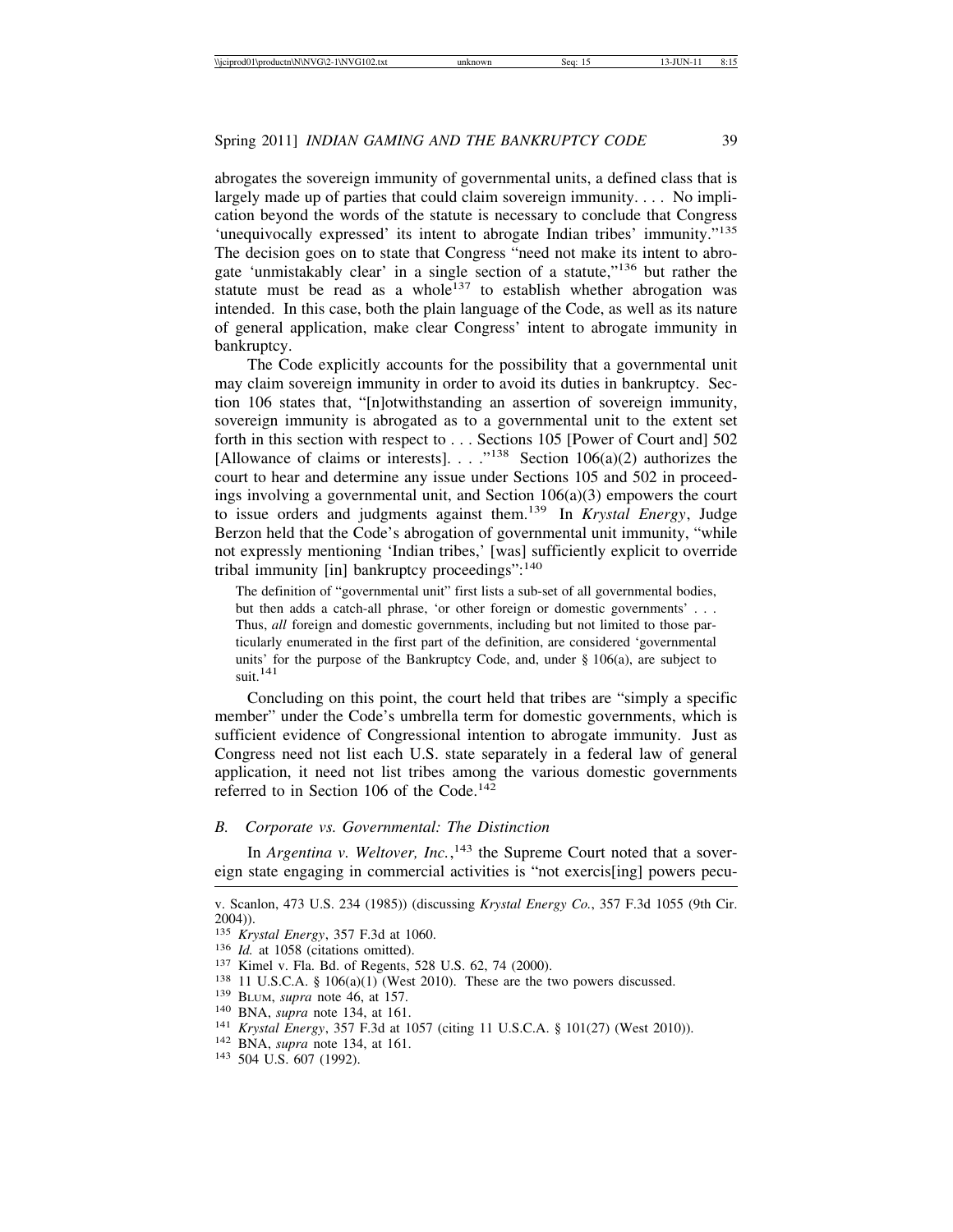liar to sovereigns" but rather, "powers that can also be exercised by private citizens."144 The Foreign Sovereign Immunities Act ("FSIA")145 defines a commercial activity as being "either a regular course of commercial conduct or a particular commercial transaction or act,"146 with the added caveat that it must have an effect in the United States.<sup>147</sup>

The cited purpose of, and justifications for, tribal immunity—self-sufficiency, self-determination, etc.—is irrelevant to this determination of *effect*. "The commercial character of an activity shall be determined by reference to the nature of the course of conduct or particular transaction or act, rather than by reference to its purpose."148 Thus, where a sovereign nation exercises such commercial power (i.e., the power to engage in business<sup>149</sup>), it will not be entitled to immunity under FSIA. A natural extension of this principle *should* be that where a sovereign corporation—i.e., not the sovereign itself—engages in commercial dealings, immunity will likewise not apply.

The requirement that the commercial activity have an effect in the United States is satisfied for the simple reason that the agreement is between Foxwoods and *non-tribal* investors. It is given that Foxwoods' securities are subject to the regulations of U.S. accounting standards, exchange intermediaries and reporting agencies and transactional funds flow in and out of the financial institutions of America (e.g., banks, trusts, bond markets, stock exchanges, etc.). As these *effects* clearly occur in the non-tribal domain of the United States, the courts necessarily have the statutory authority to enforce compliance with applicable laws.<sup>150</sup>

Currently, it is uncertain whether tribes fall under the banner of "foreign nation" sufficient to trigger the judicial statutory authority of FSIA. The Commerce Clause<sup>151</sup> specifically distinguishes between "Foreign Nations," "the Several States," and "Indian Tribes," which suggests they are to be treated separately.152 To this, Andrea M. Kurak argues:

Treating tribes as "foreign nations" [under FSIA] would allow courts more leeway to draw a distinction between tribal governance and tribes as marketplace participants. Rather than defer to Congress, as the Court chose to do in *Kiowa*, courts could utilize preexisting legislation that distinguishes between governance and commercial activity. If immunity exceptions applicable to foreign sovereigns were applied to tribal sovereignty, the immunity would remain intact with respect to intra-tribal and governmental affairs and only abrogated when tribes choose to enter the marketplace.<sup>153</sup>

<sup>&</sup>lt;sup>144</sup> *Id.* at 614 (citing Alfred Dunhill of London, Inc. v. Republic of Cuba, 425 U.S. 682, 704  $(1976)$ .<br><sup>145</sup> 28 U.S.C. §§ 1602 - 1611 (2006).

<sup>&</sup>lt;sup>146</sup> *Id.* § 1603(d) (2006).<br><sup>147</sup> *Weltover*, 504 U.S. at 611 (citing 28 U.S.C. § 1603(a)-(b) (2006)).<br><sup>148</sup> 28 U.S.C. § 1603(d) (2006).<br><sup>149</sup> Kurak, *supra* note 40, at 384 (citing *Weltover*, 504 U.S. at 614 (discussi *hill*, 425 U.S. at 704).<br><sup>150</sup> *Weltover*, 504 U.S. at 619 ("Because New York was thus the place of performance for

<sup>[</sup>the tribe's] ultimate contractual obligations . . . those obligations necessarily had a 'direct effect' in the United States.").<br><sup>151</sup> U.S. CONST. art. I, § 8, cl. 3.

<sup>&</sup>lt;sup>152</sup> Kurak, *supra* note 40, at 382 (citing Cherokee Nation v. Georgia, 30 U.S. (5 Pet.) 1, 18 (1831)).

<sup>&</sup>lt;sup>153</sup> *Id.* at 385 (citations omitted).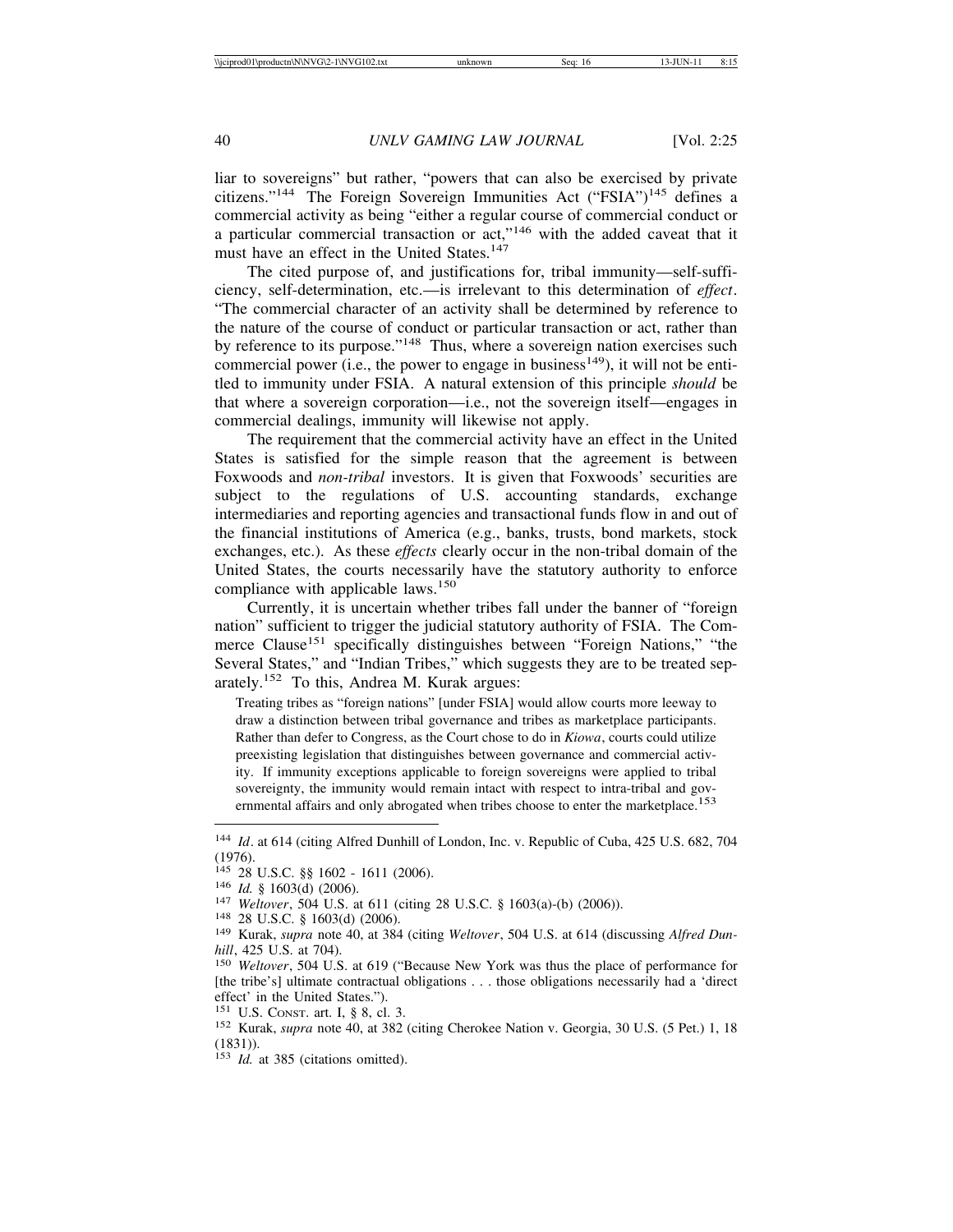Essentially, if tribes were considered "foreign nations" under FSIA, then courts could rely on the distinction drawn in the legislation that separates governance from commerce. This distinction provides that commercial activities are not subject to the protection of sovereign immunity.

#### *C. Justifications for Immunity: Flawed Reasoning*

The courts' reluctance to abrogate immunity may have less to do with lack of jurisdiction than with a misguided attempt at furthering Congress' stated goal of promoting tribal economic self-sufficiency.154 A variety of reasons support this theory. First, tribal nations have been largely dependent on the support of the federal government; gaming is seen as holding the potential to "reduce the tribes' involuntary but longstanding reliance on federal funding"<sup>155</sup> by providing revenues for services, infrastructure and other means of governmental self-sufficiency.

Second, tribal gaming is a significant source of income for many tribes. Recognizing this, Congress sought to enact a statutory scheme to encourage what is perceived as a means to economic self-sufficiency.<sup>156</sup> Under the Indian Gaming Regulatory Act ("IGRA"),<sup>157</sup> Congress held that "a principle goal of Federal Indian policy is to promote tribal economic development, tribal selfsufficiency, and strong tribal government."<sup>158</sup> Because economic self-sufficiency is a necessary condition precedent to social and political independence, one author notes that "[i]t is ironic that economic self-sufficiency is typically a prerequisite to sovereign status, but in the case of [Indian] tribes, fostering economic stability characteristic of a sovereign is the primary justification for retaining tribal sovereign immunity."<sup>159</sup>

From Foxwoods' perspective, decisions that bolster the doctrine of tribal immunity may be hailed as beneficial, $160$  but in reality, they reveal the disadvantages to entering into a business relationship with an entity that is not subject to suit. The "self-sufficiency through immunity" argument holds that sovereign protection is necessary in order to foster tribal economic progress and is integral to the self-governance of tribes.<sup>161</sup> A closer examination reveals that, in the commercial context at least, such a rationale may be outdated and even counter-productive.

In the commercial marketplace, immunity to suit likely presents more of a hindrance than a benefit.<sup>162</sup> Although the stated justification for retaining immunity is to encourage the economic development of tribal communities, denying legal protection to non-tribal investors renders the tribal entity *less*

<sup>154</sup> *Id.* at 378-79 (citing Nicholas S. Goldin, Note, *Casting a New Light on Tribal Casino Gaming: Why Congress Should Curtail the Scope of High Stakes Indian Gaming*, 84 COR-NELL L. REV. 798, 812, 819-21 (1999)).<br><sup>155</sup> Goldin, *supra* note 154, at 812.<br><sup>156</sup> Kurak, *supra* note 40, at 362 (citing 25 U.S.C. § 2702(1) (2006)).<br><sup>157</sup> 25 U.S.C. § 2701 (2006).<br><sup>158</sup> *Id.* § 2701(4) (2006).<br><sup>159</sup> Ku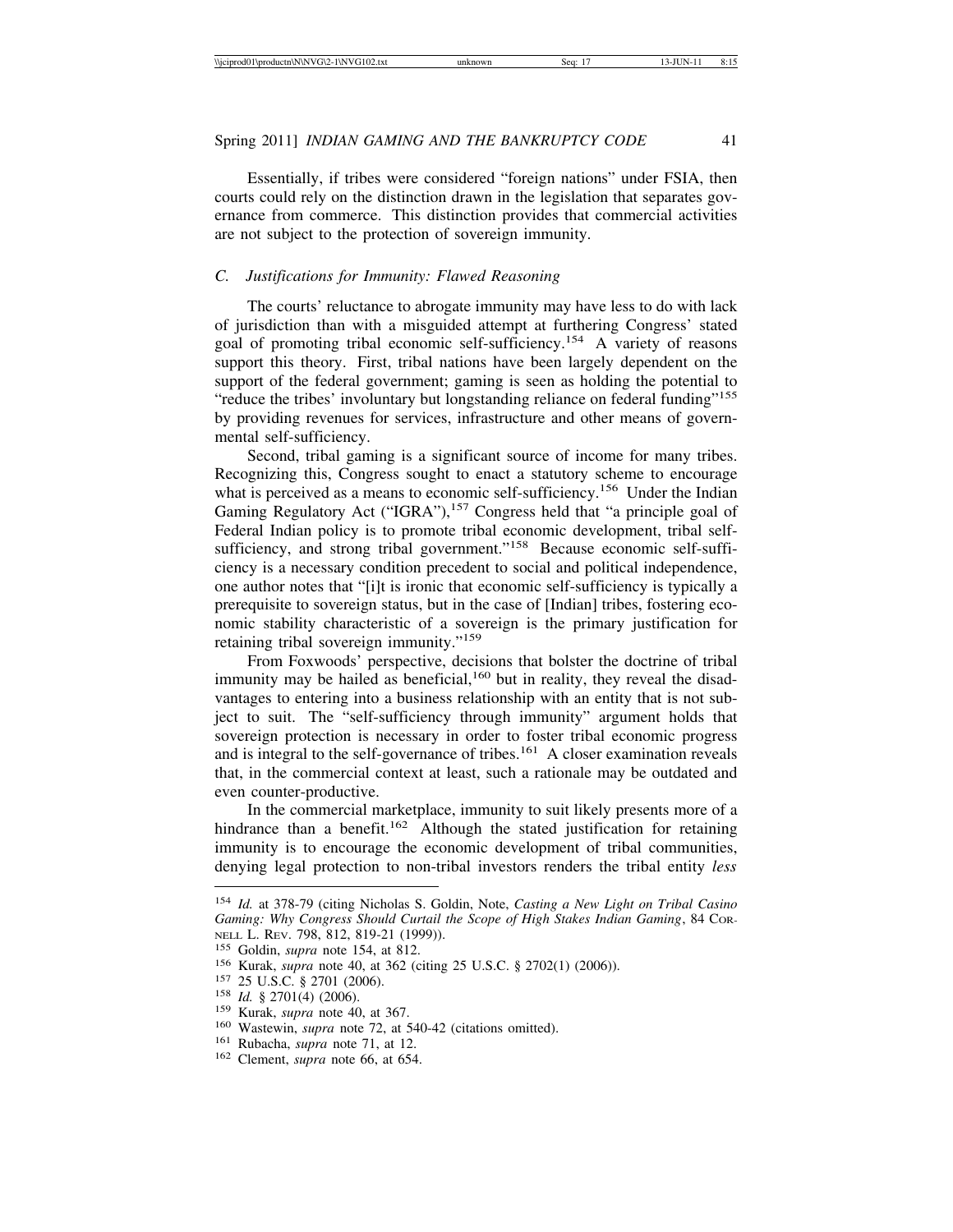attractive as an investment to the business community, thus *impeding* economic gains.<sup>163</sup> Whereas return on an investment or loan is commensurate with the degree of risk involved, future creditors of Foxwoods will have to weigh not only the risk of default, but the risk that a tribe may invoke immunity and refuse to pay in *any* event.

Relying less on the shield of tribal immunity and more on their own viability as active and successful marketplace participants would allow tribes to maximize the benefits of commercial activity and more quickly obtain economic self-sufficiency. . . . Through vigorous litigation intended to protect its sovereign immunity, the tribe has asserted a shield against all who may challenge its business practices. However, this shield may be the sword that causes the tribe's demise. . . .

If the courts fail to take this opportunity to draw a clear line between government and corporation—between Mashantucket Pequot and Foxwoods Resort Casino—the sovereign shield of immunity may very well serve as the sword that "tribal economic development"<sup>165</sup> falls on.

Despite the stated economic rationale for upholding the doctrine of tribal immunity (which, we submit, is flawed to begin with), the principles of equity suggest a common sense, "back to basics" approach. In *United States v. State Bank*, 166 Justice Swayne for the Supreme Court stated that "[a]n action will lie whenever [a] defendant has received money which is the property of the plaintiff, and which the defendant is obliged by natural justice and equity to refund. The form of the indebtedness or the mode in which it was incurred is immaterial."<sup>167</sup>

That decision was rendered forty-one years before the doctrine of tribal immunity was put into effect in *Turner*, but insofar as it pertains to the principles of "natural justice and equity," its reasoning is sound. Foxwoods has received money, which, for all intents and purposes, is the property of the creditors. Because Foxwoods took it upon itself to borrow money, natural justice and equity dictate that they have a duty to pay it back, regardless of any special status.

As an interesting comparison, tribes may actually have jurisdiction over non-Indians in some cases. The Supreme Court held in *Montana v. United States*<sup>168</sup> that "tribes can exercise civil jurisdiction over a non-Indian [where] (a) the non-Indian has a relevant consensual relationship with the tribe[,] or (b) the non-Indian is doing something that imperils the tribe's . . . economic security[] or ... welfare."<sup>169</sup> Equating the tribe with the tribal entity, this reasoning appears analogous to the case at hand, except that it operates in reverse. The agreement between Foxwoods and its creditors is obviously a "consensual relationship" of debtor-creditor, and Foxwoods—by refusing to pay back its creditors—is doing something that "imperils the economic security" of non-Indian creditors (or, it could be argued, U.S. debt markets). Being that "sovereign

<sup>&</sup>lt;sup>163</sup> Kurak, *supra* note 40, at 377 (citing Clement, *supra* note 66, at 654).<br>
<sup>164</sup> *Id.* at 377, 390.<br>
<sup>165</sup> 25 U.S.C. § 2701(4) (2006).<br>
<sup>166</sup> 96 U.S. 30, 35 (1877).<br>
<sup>167</sup> *Id.* (citing Bayne v. United States, 93 U.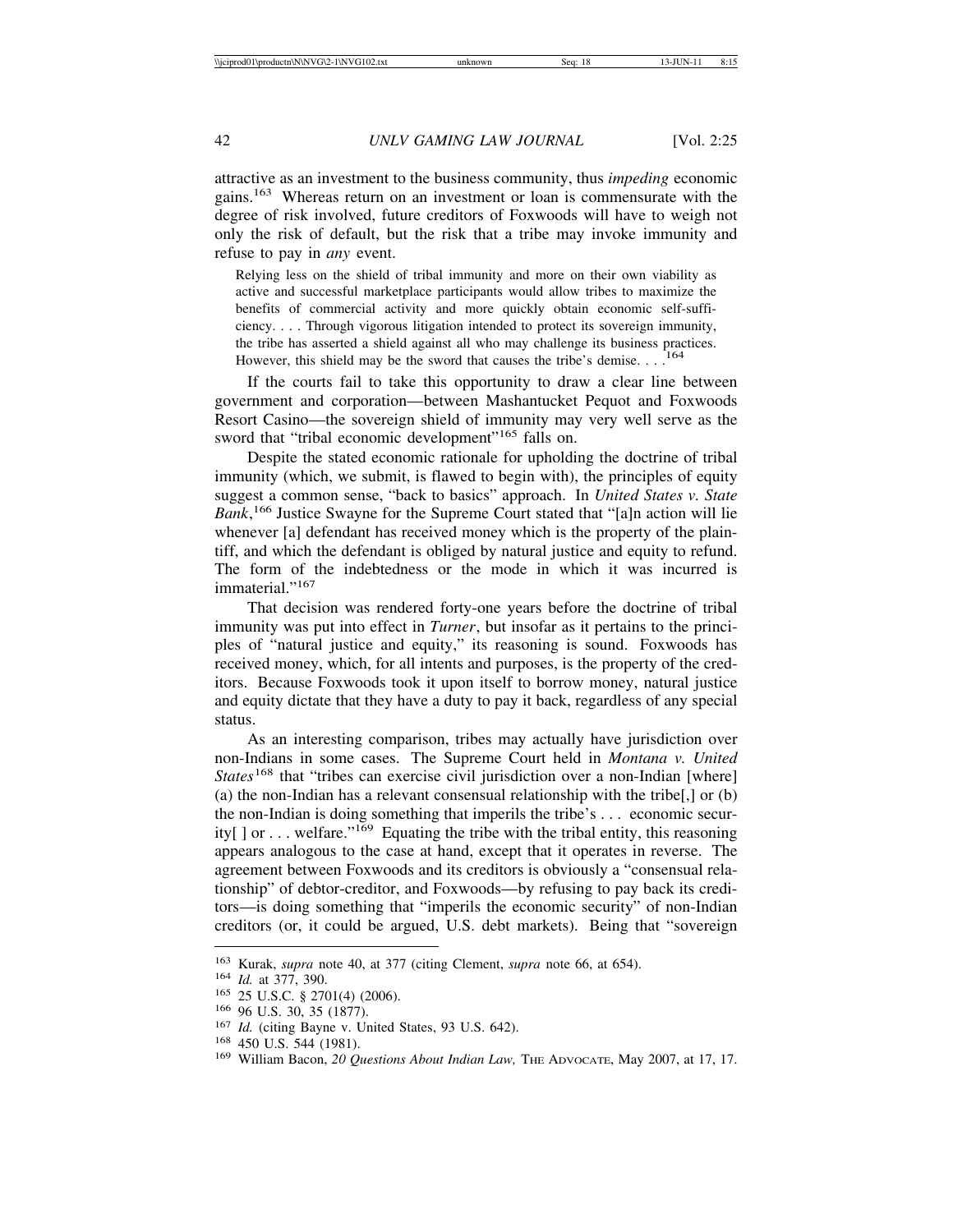immunity stems from notions of equality among sovereigns $[$ , $]$ "<sup>170</sup> this one-way street of risk is not conducive to long-term, harmonious business relationships between tribes and the business community at large.

# *D. Passing the Buck on Sovereign Immunity*

Tribal sovereign immunity is not impenetrable, and judges are not required to apply it where it would run contrary to law and equity. In the majority of cases however, the doctrine will nonetheless be applied and upheld, "often reaching inequitable results."<sup>171</sup> One of the reasons for this is that there has historically been a back-and-forth between Congress and the courts, whereby the former cannot muster the political will to limit the doctrine, and the latter cannot justify the authority to keep from applying it—even where it acknowledges a "patently unfair"172 result. For example, in *Kiowa* the court opted in favor of deferring to Congress the task of distinguishing between tribal commercial activities and governmental ones. However, under IRA, it is apparent that Congress deferred to tribes, allowing them to make the distinction for themselves.

"[B]y relying and referring to each other's precedents and by deferring to the power of each to resolve certain issues related to tribal sovereignty and recognition of the doctrine of immunity, the branches [of the U.S. legal system] largely preserve and perpetuate the *status quo* with respect to tribal immunity."<sup>173</sup> When courts *choose* deference over statutory interpretation,<sup>174</sup> they perpetuate the trend of passing the buck, and, it may be argued, shirk their responsibilities as arbiters of the law.

There are two possible solutions. One is for Congress to enact specific legislation delineating separation of the tribe from the tribal corporate enterprise.175 The second solution lies with the Supreme Court to draw the distinction (i.e., to re-consider *Kiowa*). The doctrine of tribal sovereign immunity was developed in the courts, and it is open for the courts to amend or limit it. In addition, the federal government itself has come to recognize that sovereign immunity is not absolute. FSIA gives the courts explicit power to adjudicate matters of abrogation<sup>176</sup> and specifically cites an exception to sovereign immunity when the plaintiff's claim "is based upon a commercial activity carried on in the United States by the foreign state[.]"177 Kurak proposes that adopting a regime similar to FSIA—if not FSIA itself—would go a long way towards

<sup>&</sup>lt;sup>170</sup> Kurak, *supra* note 40, at 383.<br><sup>171</sup> *Id.* at 369. 172 Fla. Paraplegic Ass'n. v. Miccosukee Tribe of Indians of Fla., 166 F.3d 1126, 1135 (11th Cir. 1999).

<sup>173</sup> Andrea M. Seielstad, *The Recognition and Evolution of Tribal Sovereign Immunity under Federal Law: Legal, Historical, and Normative Reflections on a Fundamental Aspect*

<sup>&</sup>lt;sup>174</sup> See Kiowa Tribe v. Mfg. Tech., Inc., 523 U.S. 751, 760 (1998) ("[W]e decline to revisit our case law and choose to defer to Congress.").

<sup>&</sup>lt;sup>175</sup> Although this would certainly address the problem, an analysis of the political mechanics involved are beyond the scope of this paper.

<sup>176</sup> 28 U.S.C. § 1602 (2006) ("Claims of foreign states to immunity should henceforth be decided by courts of the United States. . . .").

<sup>177</sup> 28 U.S.C. § 1605(a)(2) (2006 & Supp. II 2008) ("commercial activity" exception).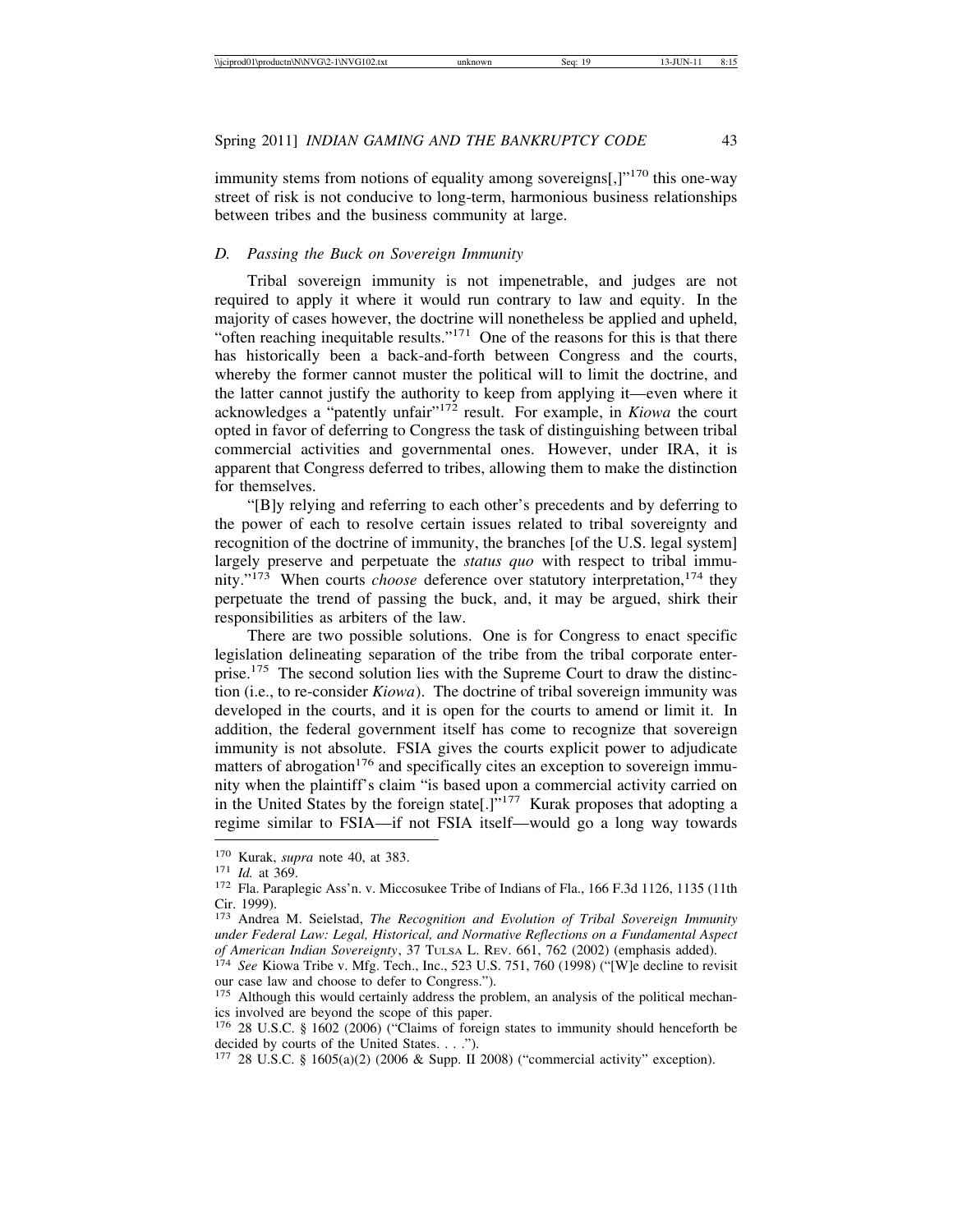alleviating some of the uncertainty: "Legislation similar to *FSIA*, explicitly severing tribal and commercial activities from tribal governmental functions, would avoid the statute-by-statute interpretation that the courts now undergo."<sup>178</sup>

The courts and Congress have the power to abrogate immunity where they see fit, but insofar as case-by-case determinations are concerned, it is apparent that Congress wishes to leave the decision-making function with the courts. Simply stated, Congress has made its intent plain and obvious. It is incumbent on the courts to make order out of chaos.

# *E. Intra-tribal disputes*

In passing, we will discuss the issue of intra-tribal disputes, as they mark an important departure from the proposed commercial relationship tribes ought to have with non-tribal entities. When the debtor-creditor relationship is characterized by multiple tribal entities, federal courts have not recognized subject matter jurisdiction over such disputes, preferring instead to characterize them as intra-tribal.

In *In re Sac & Fox Tribe of Mississippi in Iowa/Meskwaki Casino Litigation,*179 where tribal members issued a recall on the elected tribal council administering the tribe's gaming activities and the elected council subsequently ignored it, the federal court that heard the action refused to assert jurisdiction because the action was characterized as an intra-tribal dispute.<sup>180</sup> After the appointed council seized control of tribal gaming facilities, the elected tribal council filed suit in federal court, alleging that the appointed council lacked legal authority and that the elected council had exclusive control over the tribe's finances. The appellate court agreed with the district court to the extent that it was being asked to resolve an internal tribal leadership dispute, and that IGRA did not provide a private right of action.<sup>181</sup>

Where business dealings are intra-tribal, it is unlikely that jurisdiction will be afforded under the Code, and the tribal parties to the transaction will only have a right of action in their respective tribal courts.

# V. CONCLUSION: FIGHTING FAIRLY

When a tribe takes it upon itself to enter into the public marketplace, it must be made subject not only to the relevant rules and regulations of the respective jurisdiction, but also to the terms of its agreements. By being empowered to conduct business with the corporate community at large, Foxwoods enjoys greater economic freedom to pursue its interests in the marketplace than if it were restricted to dealing in tribal assets alone. Foxwoods implicitly, if not explicitly, waived immunity to suit when it entered into a loan agreement with its creditors. It is incumbent on Foxwoods to take responsibil-

<sup>178</sup> Kurak, *supra* note 40, at 389 (emphasis added).

<sup>179</sup> 340 F.3d 749, 753 (8th Cir. 2003).

<sup>180</sup> *Id.*

<sup>181</sup> *Id.* at 767.